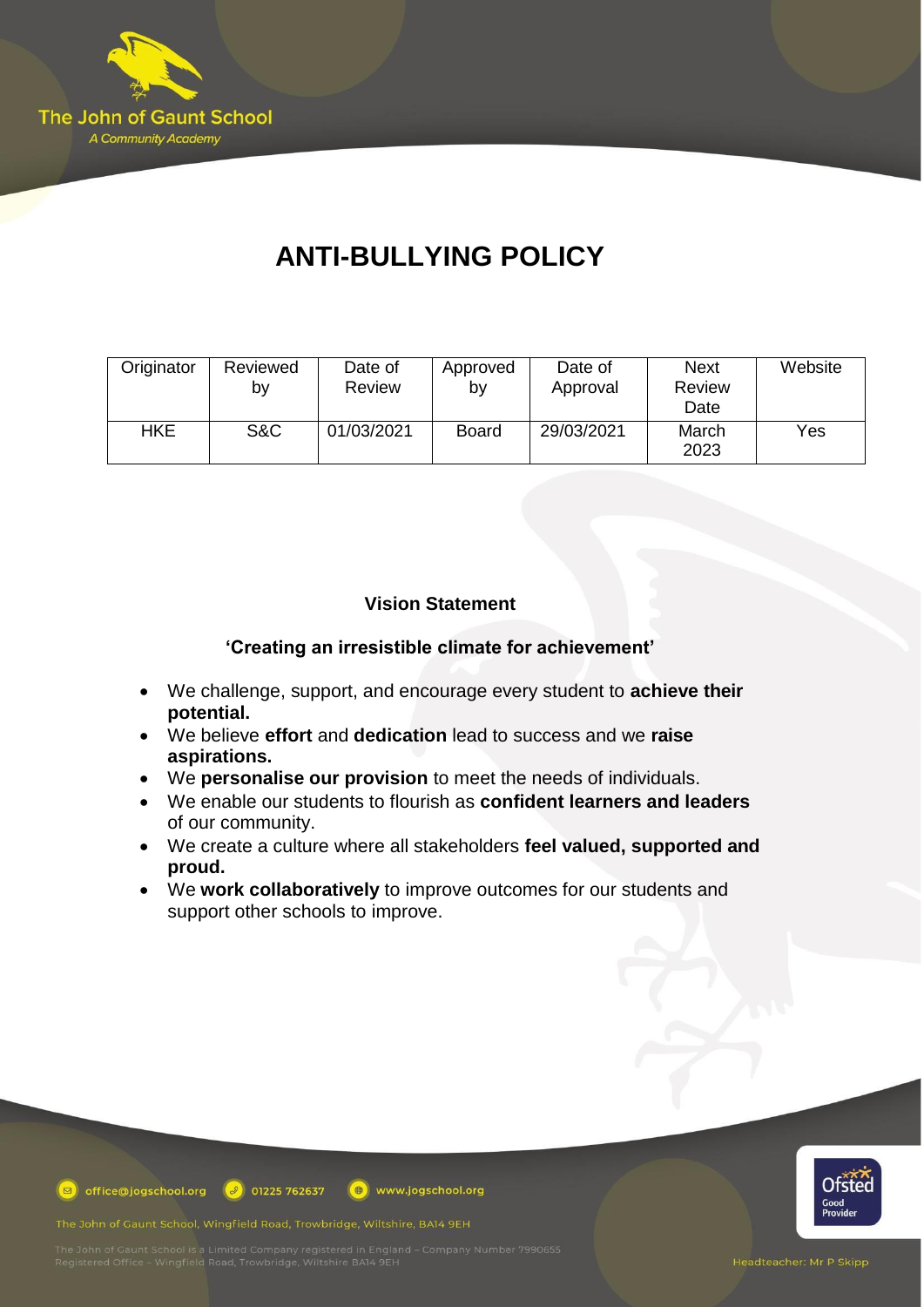This Policy is a key element of The John of Gaunt whole school approach which places the values of respect and inclusion at the heart of its ethos aiming to prevent bullying by creating an environment which fosters positive relationships, better behaviour and high expectations for all children and young people.

1. This Policy is based on DfE guidance "Preventing and Tackling Bullying" July 2017 and supporting documents. It also considers the DfE statutory guidance "Keeping Children Safe in Education" 2020 and the new guidance 'Sexual violence and sexual harassment between children in schools and colleges' May 2018.

## 2. **Links with other school policies and practices**

- Behaviour for learning policy (including use of mobile devices)
- Complaints policy
- Child protection policy
- Confidentiality policy
- Online safety and Acceptable Use Policies (including use of social media)
- Sex and relationships policy

## 3. **Links to legislation**

There are several pieces of legislation which set out measures and actions for schools in response to bullying, as well as criminal and civil law. These may include (but are not limited to):

- The Education and Inspection Act 2006, 2011
- The Equality Act 2010 (see below)
- The Children Act 1989
- Protection from Harassment Act 1997
- The Malicious Communications Act 1988
- Public Order Act 1986

## **In addition, this policy considers:**

Overview from Department for Education: The Equality Act 2010 which came into force on 5 April 2011 – the three aims are;

- to eliminate unlawful discrimination, harassment, discrimination, victimisation and any other conduct prohibited by the Act.
- Advance equality of opportunity between people who share a protected characteristic and people who do not share it.
- Foster good relations between people who share a protected characteristic and people who do not share it.

## 4. **Aims**

Our anti-bullying policy aims to:

- To ensure that children learn in a supportive, caring and safe environment, without fear of being bullied.
- Promote respect and tolerance for each other, understanding that as individuals we may see each situation from different perspectives to others.
- To ensure that there are measures to prevent all forms of bullying within The John of Gaunt School and where appropriate to include incidents which take place off the school site or online.
- Clarify for pupils and staff what bullying is and that it is always unacceptable.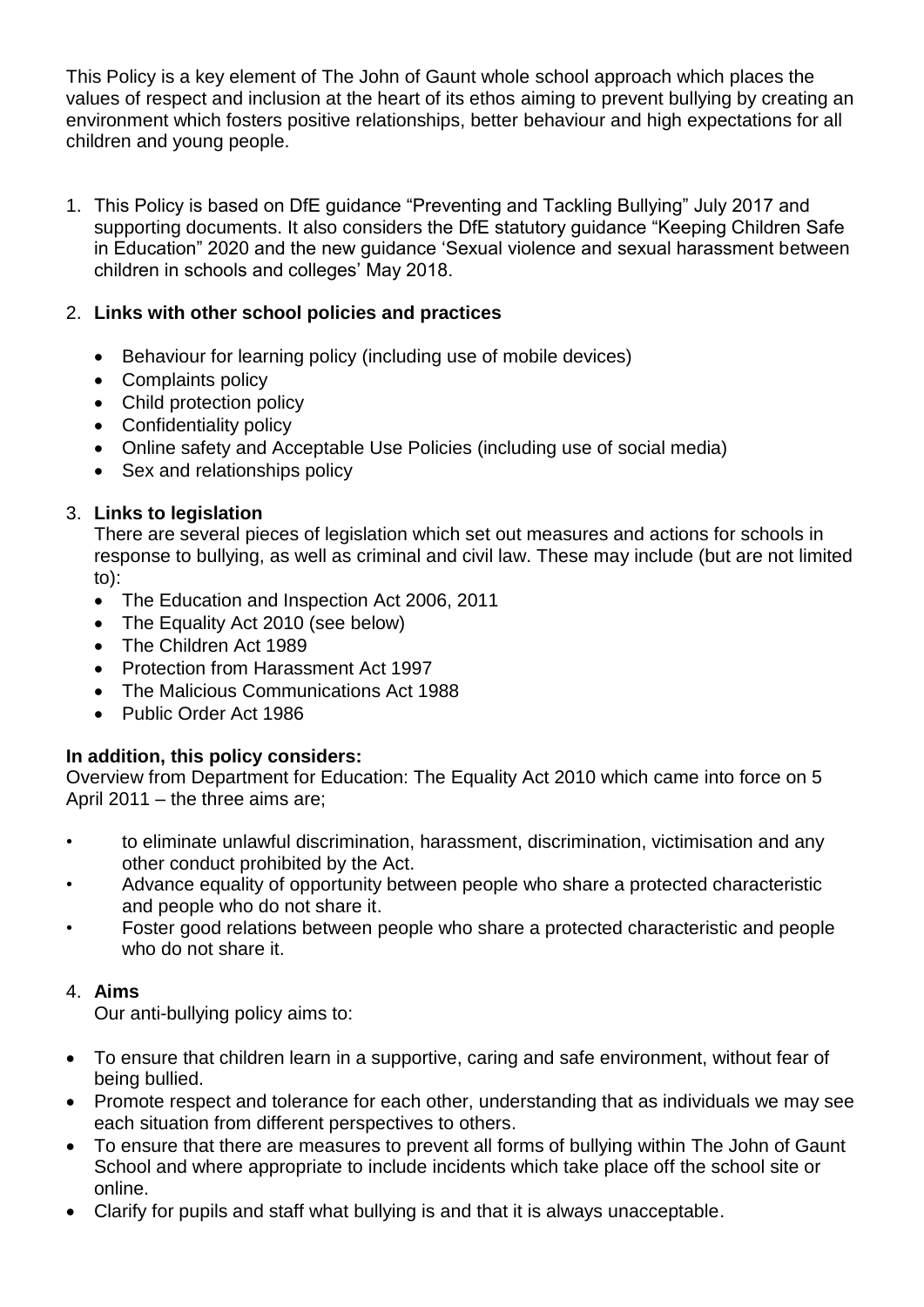- To promote an environment where children feel they can trust and tell adults if they are being bullied or know about any bullying.
- To have in place an anti-bullying support system, that all staff and pupils understand and which is applied consistently.
- To ensure that all staff are aware of their duty of care over those in their charge and the need to be alert to signs of bullying.

Our policy was created after a whole school survey conducted by the Anti Bullying Alliance and in conjunction stake holders including a student working party where students were able to share their experience of bullying behaviour at The John of Gaunt School and the school's response to this and also and what they would like to happen as a result of their input.

This policy sets out a range of proactive strategies, reactive strategies and intervention systems which are in place to:

- Prevent, de-escalate and/or stop any continuation of harmful behaviour.
- React to bullying incidents in a reasonable, proportionate and consistent way.
- Safeguard the student who has experienced bullying and to trigger sources of support for them.
- Apply appropriate consequences to the student/s causing the bullying and ensure they learn from the experience, in some cases through multi-agency support and using Restorative Justice techniques where applicable.

## 5. **Definition of bullying**

The Anti Bullying Alliance defines bullying as the **repetitive, intentional hurting of one person or group by another person or group, where the relationship involves an imbalance of power. It can happen face to face or online**.

There are four key elements to this definition:

- Hurtful
- Repetition
- Power imbalance
- Intentional

Bullying behaviour can be (but is not limited to):

**Physical** – pushing, poking, kicking, hitting, biting, pinching etc.

**Verbal** - name calling, sarcasm, spreading rumours, threats, teasing, belittling.

**Emotional** – isolating others, tormenting, hiding books, threatening gestures, ridicule,

humiliation, intimidating, excluding, manipulation and coercion.

**Sexual** – unwanted physical contact, inappropriate touching, abusive comments, homophobic abuse, exposure to inappropriate films etc.

**Online /cyber** – posting on social media, sharing photos, sending nasty text messages, social exclusion

**Indirect** - Can include the exploitation of individuals.

Conflict or disagreement between friends or peers, whilst upsetting is not bullying behaviour. However, if unresolved disagreements can develop into a pattern of bullying behaviour.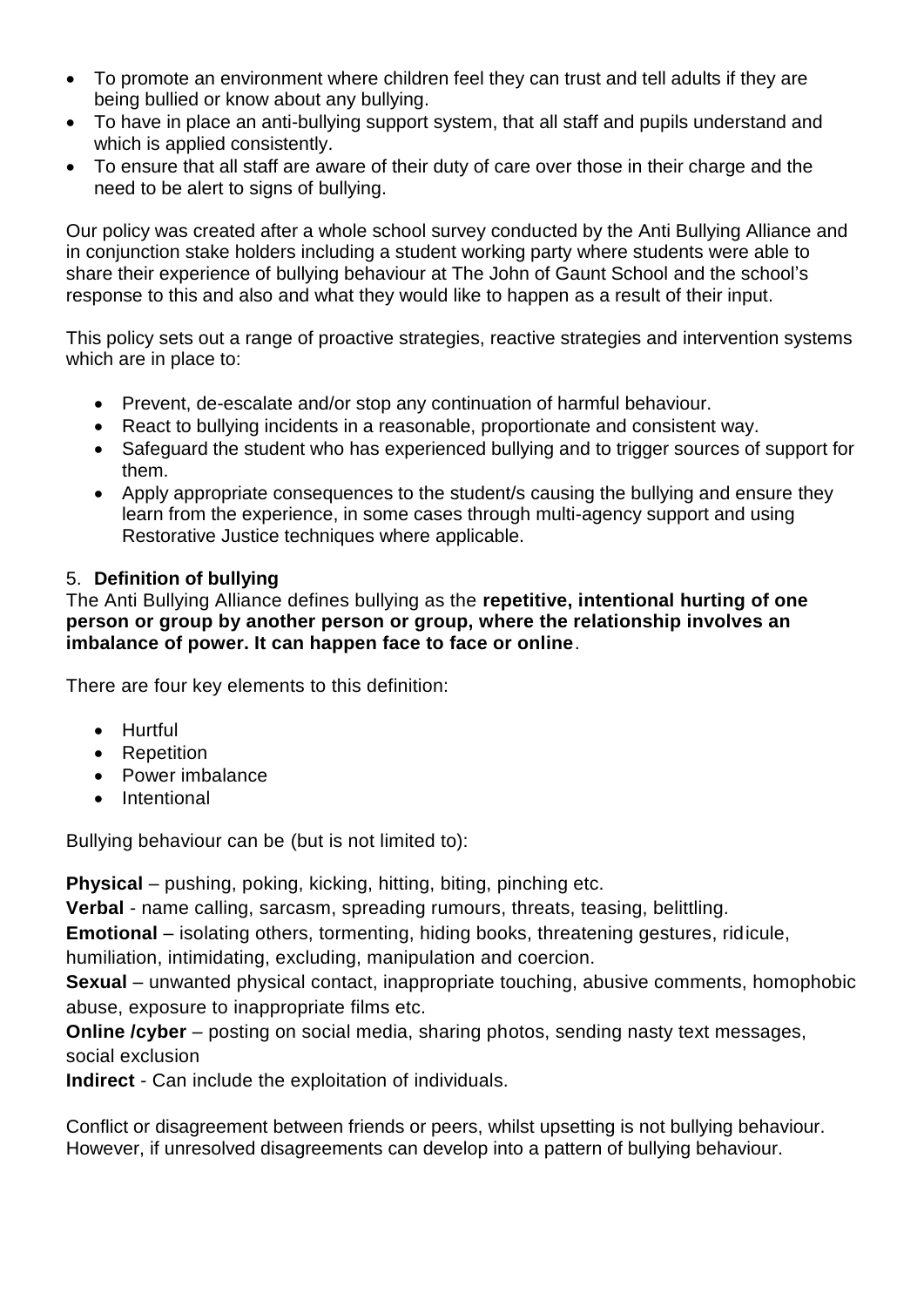What starts as bullying can subsequently develop into criminal behaviours and where this happens, incidents should be reported to the police and / or to social services as peer on peer violence.

## 6. **Categories of bullying behaviours:**

**Bullying related to race, religion or culture**. A range of hurtful behaviour, both physical and psychological that makes a person feel unwelcome, marginalised, excluded, powerless or worthless because of their colour, ethnicity, culture, faith community, national origin or national status

**Bullying related to special educational needs or disabilities (SEND).** Children and young people with SEND are at higher risk of bullying than their peers. The same standard of behaviour is expected of all our students.

**Bullying related to appearance or health conditions**. Those with visible health or medical conditions may be more likely to become targets for bullying behaviour focusing on body image issues.

**Sexual, sexist and transphobic bullying**. Sexual bullying includes behaviours where sexuality is used as a weapon by both genders. It can be face to face, behind someone's back or by use of technology. In extreme cases it may include sexual assault or be linked to domestic violence. **Homophobic bullying**. Bullying linked to sexual orientation. Bullying of young carers or children in care or otherwise linked to home circumstances.

**Bullying related to environmental and family influences**. Young people may be heavily influenced by their communities or homes where bullying and abuse are common features. Bullying at school may arise from trauma or instability at home related to domestic violence **Bullying** – **Other**. All other instances of bullying behaviour which does not meet the criteria for other types of bullying behaviour.

## 7. **Responsibilities**

We consider that everyone within our school community has a part to play. In order to tackle the issue of bullying we recognise that we need a range of strategies to deal with it. A whole school approach is needed to educate students and staff to ensure that it is not tolerated, and that it is dealt with sensitively and consistently.

## **a) The Headteacher**

The Headteacher has a legal duty under the School Standards and Framework Act 1998 to draw up procedures to prevent bullying amongst students. The Headteacher will:

- a. Ensure that all staff have an opportunity to discuss and review strategies.
- b. Work with the whole school community to determine the strategies and procedures that best meet the needs of The John of Gaunt School;
- c. Ensure appropriate training is available;
- d. Ensure that the procedures are brought to the attention of all staff, volunteers, parents and students;
- e. Ensure that all relevant information and current bullying statistics are reported to the governing body via the Student and Community Sub **Committee**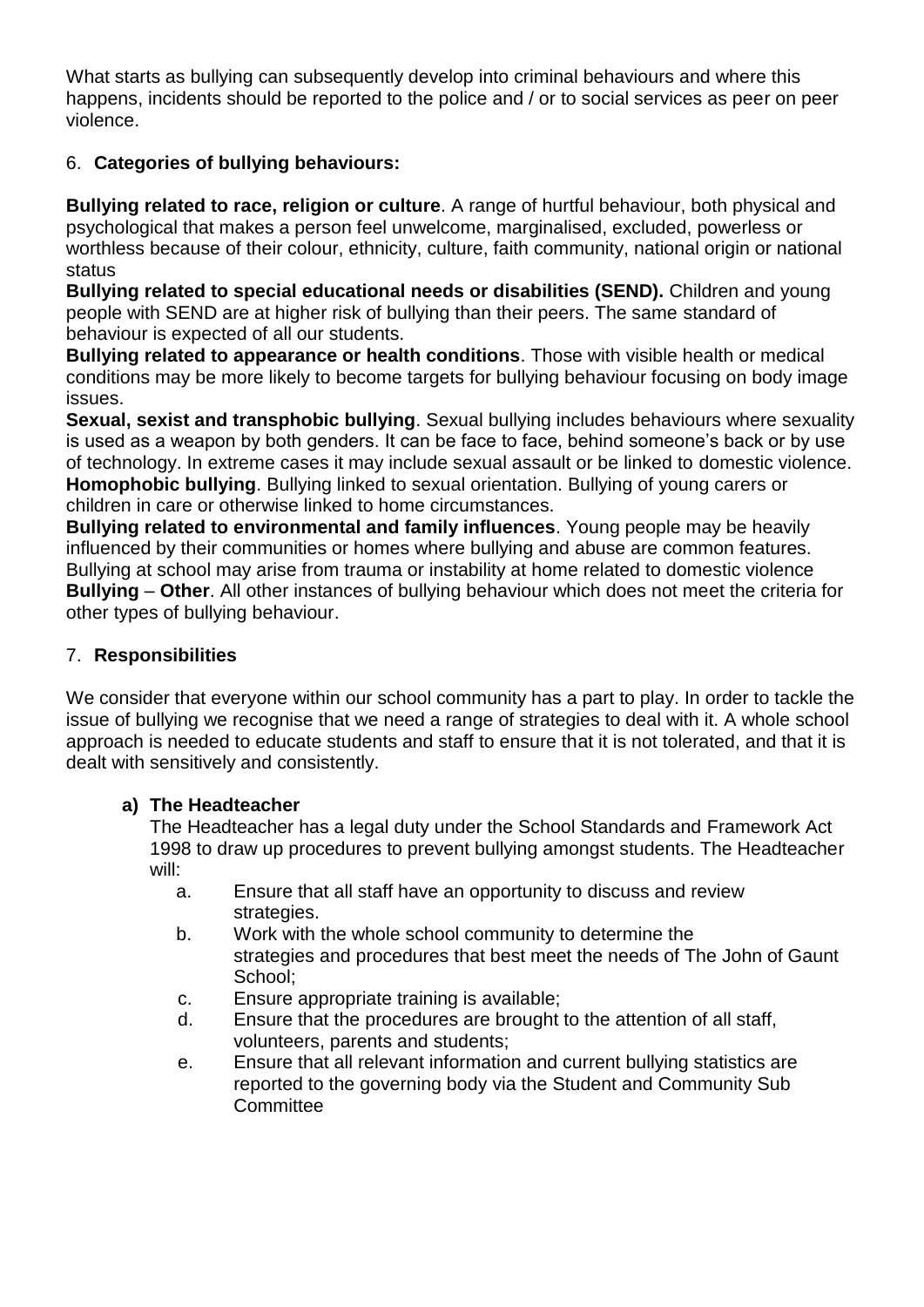## **b) The Assistant Headteacher (DSL / Behaviour) will:**

- a. Be responsible for the day-to-day management of the policy and systems;
- b. Ensure that there are positive interventions, strategies and procedures in place to help both the students who have been bullied and those exhibiting bullying behaviour
- c. Share information with SLT and the Governing body as requested by the Head Teacher
- d. Refer and liaise with multi-agency working groups if necessary.
- e. Arrange relevant student training and determine how best to involve parents in the solution of individual problems.
- f. Ensure proper record keeping.

## **c) The Directors of Learning will:**

a. Look for opportunities to raise awareness of Anti-Bullying through the curriculum where possible.

## **d) Tutors will:**

- a) Be responsible for liaising with the Heads of Year and the Student Development Team regarding all incidents involving students in their tutor groups, involving the ILD department if needed to support students with additional needs;
- b) Be involved in any agreed strategy to achieve a solution if requested;
- c) Promote Anti-Bullying through the tutorial programme where possible.
- d) Make initial contact with parents to notify them of events, where appropriate.

## **e) The Heads of Year and wider Student Support Team will:**

- b. Take a lead in investigating reported incidents of bullying
- c. Take a lead in facilitating conflict resolution (Restorative Justice) conversations.
- d. Use the assembly programme to promote Anti-Bullying where possible
- e. Complete Bullying logs where necessary ensuring effective record keeping.
- f. Communicate issues and interventions with the parents of students involved.
- g. Work with students, including their year council to review and evaluate the John of Gaunt School's response to bullying and its promotion of anti-bullying strategies

## **f) The Pastoral Support Manager**

- h. Ensure appropriate record keeping of bullying incidents and have oversight of trends.
- i. Liaise with external agencies where appropriate.
- j. Support the development and implementation of peer led anti bullying ambassadors who will be directly supervised by the Pastoral and behaviour support co-ordinator

## **g) All Staff and Volunteers will:**

- k. Know and follow all relevant policies and procedures.
- l. Keep clear records of bullying using the appropriate recording form and where necessary on Class Charts or report them to an appropriate member of staff so they can be recorded
- m. Be aware and talk to students to identify issues relating to bullying behaviour.
- n. Never let any incidence of bullying pass by unreported, whether on-site or during an off-site activity.
- o. Take action to reduce the risk of bullying at all times and in places where is most likely.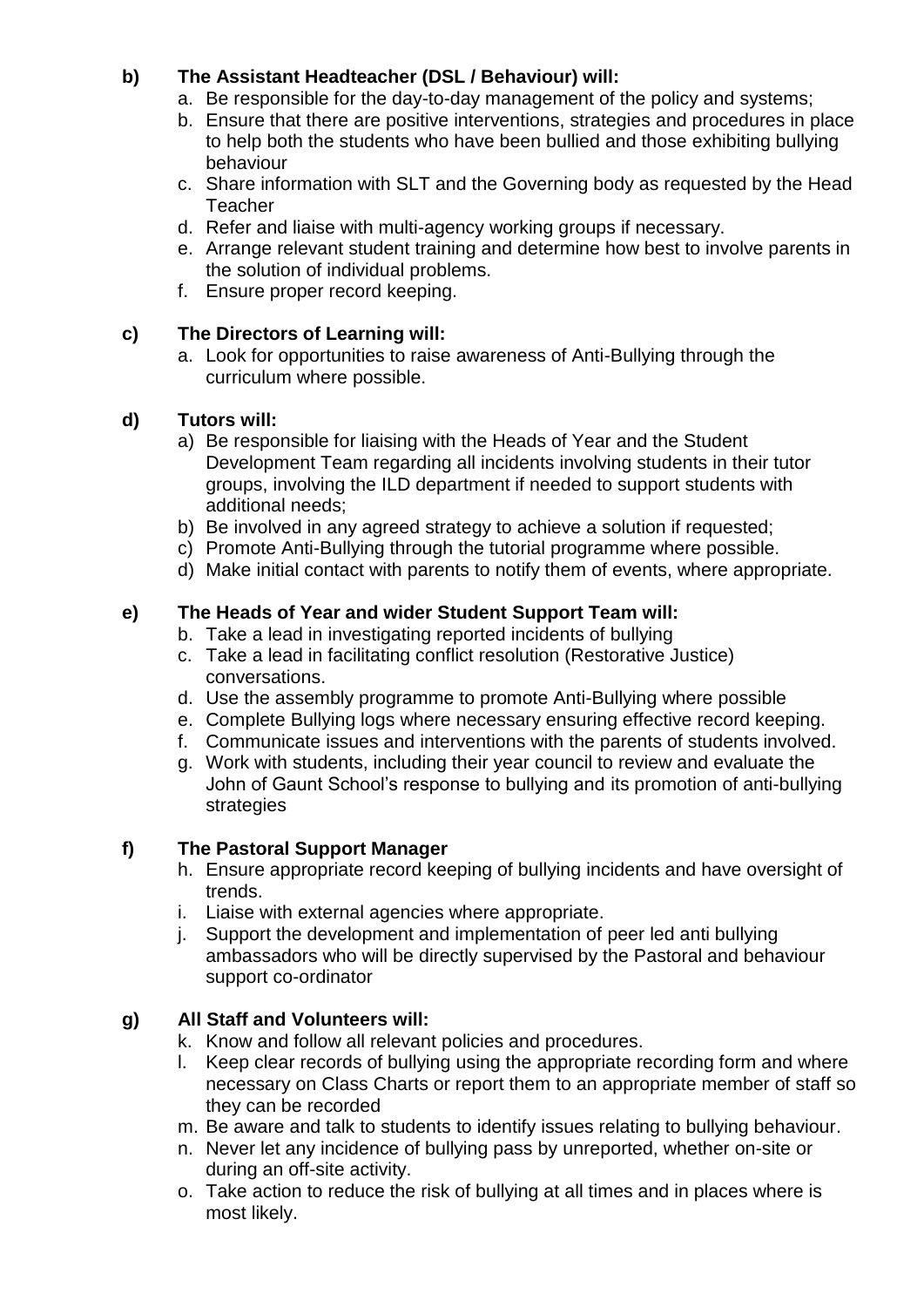## **h) Governors will:**

- p. Liaise with the Assistant Headteacher over anti-bullying strategies, and be made aware of individual cases of bullying where appropriate and monitor through the students and community committee the overall trends in bullying behaviour
- q. Discuss, review and endorse agreed strategies and will discuss the Assistant Headteacher's reports on the working of this policy.
- r. Ensure that the school arrange for a regular programme of staff development, which will include child protection and anti-bullying strategies. This will include training for support staff as well as teachers.
- s. Ensure a named Governor has been appointed with responsibility for working alongside the Assistant Head teacher to ensure Governors are fully appraised of the current school information with regards to bullying behaviour
- t. Approve relevant polices.
- u. Review the Policy every two years, or sooner if legislative changes dictate.

## **i) Students**:

- v. Behave appropriately, respecting individual differences and diversity;
- w. Reinforce the message that bullying is not accepted or tolerated;
- x. Refrain from bullying others;
- y. Assist someone who is being bullied;
- z. Inform John of Gaunt School staff if they are being bullied or if they see someone else being bullied – both at school and on the way to and from school or on line.
- aa.Follow The John of Gaunt's anti bullying policy
- bb.Students must know to whom they should go if they are being bullied or if they are concerned about another child.
- cc. Students who are 'bystanders' will not make a situation worse by encouraging bullying behaviour. Where possible when a student witnesses bullying behaviour, they will follow the school policy of 'See it. Hear it. Stop it.' And report any such incidences. This may be directly to a member of staff or through the JoG Cares option on the website or using the JoG Cares boxes in the Library and Reception.
- dd.The school council will review, monitor and evaluate the school's approach to bullying incidents and advise on improvements when needed.

## **j) Parents & Carers: (See appendix 3 – Guidance for Parents)**

- ee.Be aware of the school's anti bullying policy and assist their children in understanding bullying behaviour;
- ff. Support their children in developing positive responses to incidents of bullying consistent with the John of Gaunt School's anti-bullying policy.
- gg.To model appropriate behaviour, respecting individual differences and diversity;
- hh.To reinforce the message that bullying is not accepted or tolerated;
- ii. To help and instruct their children to tell the appropriate staff member if they are bullied;
- ji. To watch for signs that their child may be bullied;
- kk. To speak to their child's tutor, Year leader or pastoral leam member if their child is being bullied, or they suspect that this is happening.

The school recognises that as a parent it can be difficult and uncomfortable to address when your child is presenting with bullying behaviour as well as those instances when your child has been a victim. The John of Gaunt school will not 'label' students as 'Bullies' but asks that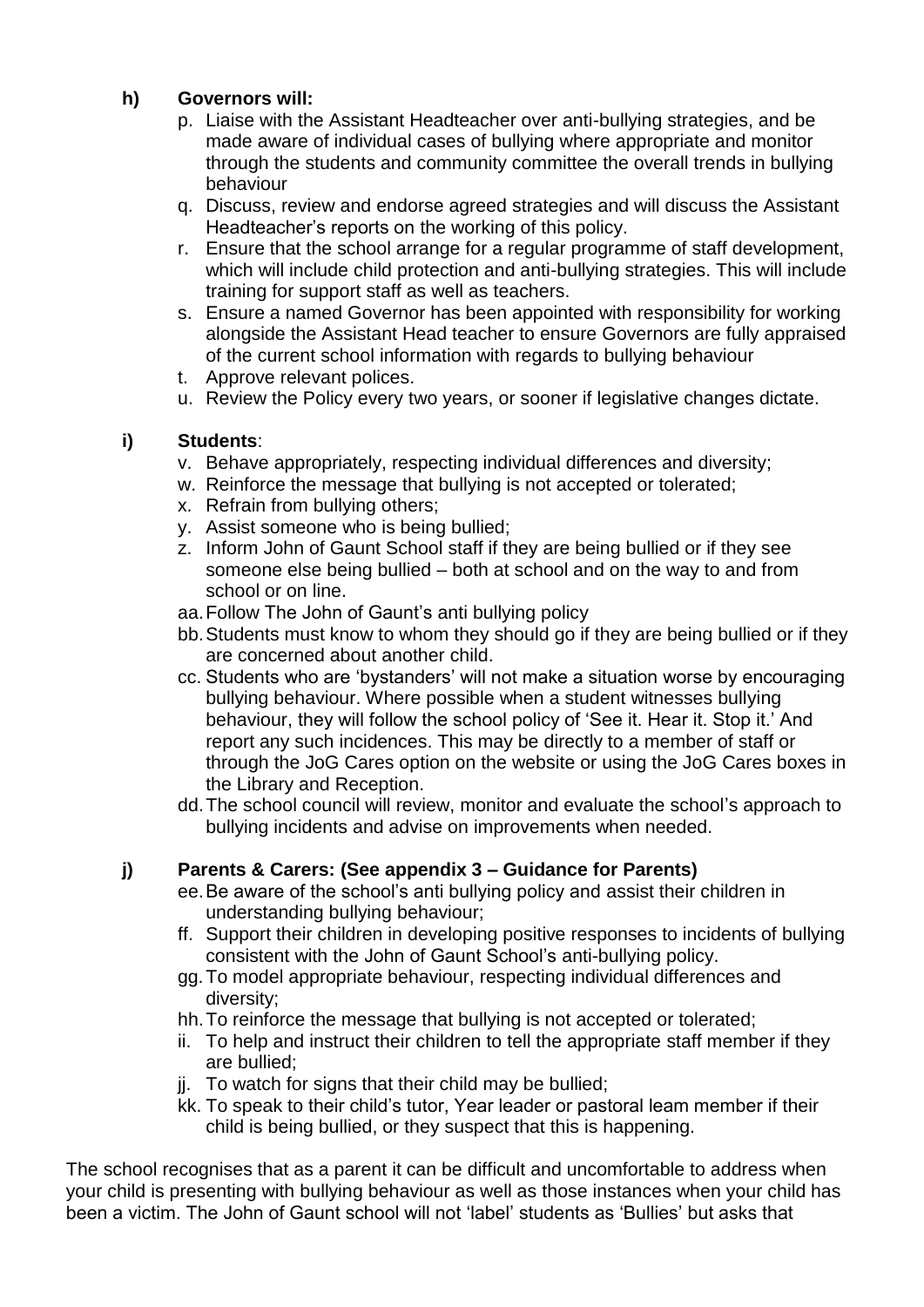parents appreciate that as young people who are growing in social maturity and developing the skills need to manage some social situations, sometime our students do not do this the right way and can make mistakes. Both the school and parents and carers have a role in helping students develop positive social skills which allows them to manage relationships in a positive and appropriate way.

The role of parents/carers in supporting their child to develop the range of social and emotional skills which minimise the chances of their child bullying cannot be underestimated and will significantly support the school in seeking to reduce incidents of bullying or preventing incidents of bullying. Parents should know that the school will not tolerate bullying, and takes a positive, active approach towards educating students on how to combat it. Parents will be informed of the policy and procedures. In addition, there are instances where students may be in conflict with another student and although upsetting, these instances may not always meet the school's definition of bullying. None the less the school recognises its role in supporting students address these difficulties and issues in their relationships with others even when the issue is not one of bullying behaviour.

#### **Students and parents/carers should be aware that school rules covering all aspects of behaviour extend to cover the daily journeys to and from school and, of course, all school trips.**

#### 8. **The effects of bullying**

Young people who are being bullied are being denied the opportunity to reach their full potential. Effects may be long term and include:

- Absenteeism unknown or prolonged periods of time out of school
- Fall in academic performance
- Poor self-esteem
- Health problems
- Isolation and failure to develop socially
- Depression and suicide
- Relationship difficulties.

## **Signs of bullying occurring**

These include:

- Absence from school look for patterns Missing certain lessons truanting
- Change in behaviour/personality
- Frequent visits to staff to report illness
- Torn/dirty clothes
- Physical injury bruising cuts etc.
- Reluctance to leave classroom at the end of lessons
- Attention seeking behaviour
- Unusual aggression or unusual reticence
- Changes in work pattern both homework and classwork
- Changes in friendship group
- Student who suddenly becomes isolated
- Student who is regularly the source of teasing by others
- Refusal to participate in activities which are not directly supervised by an adult
- Reluctance to participate in PE and get changed in communal changing rooms

Although the above list is most likely to apply to victims, changes in behaviour could indicate that someone has developed anti-social traits and may be bullying others.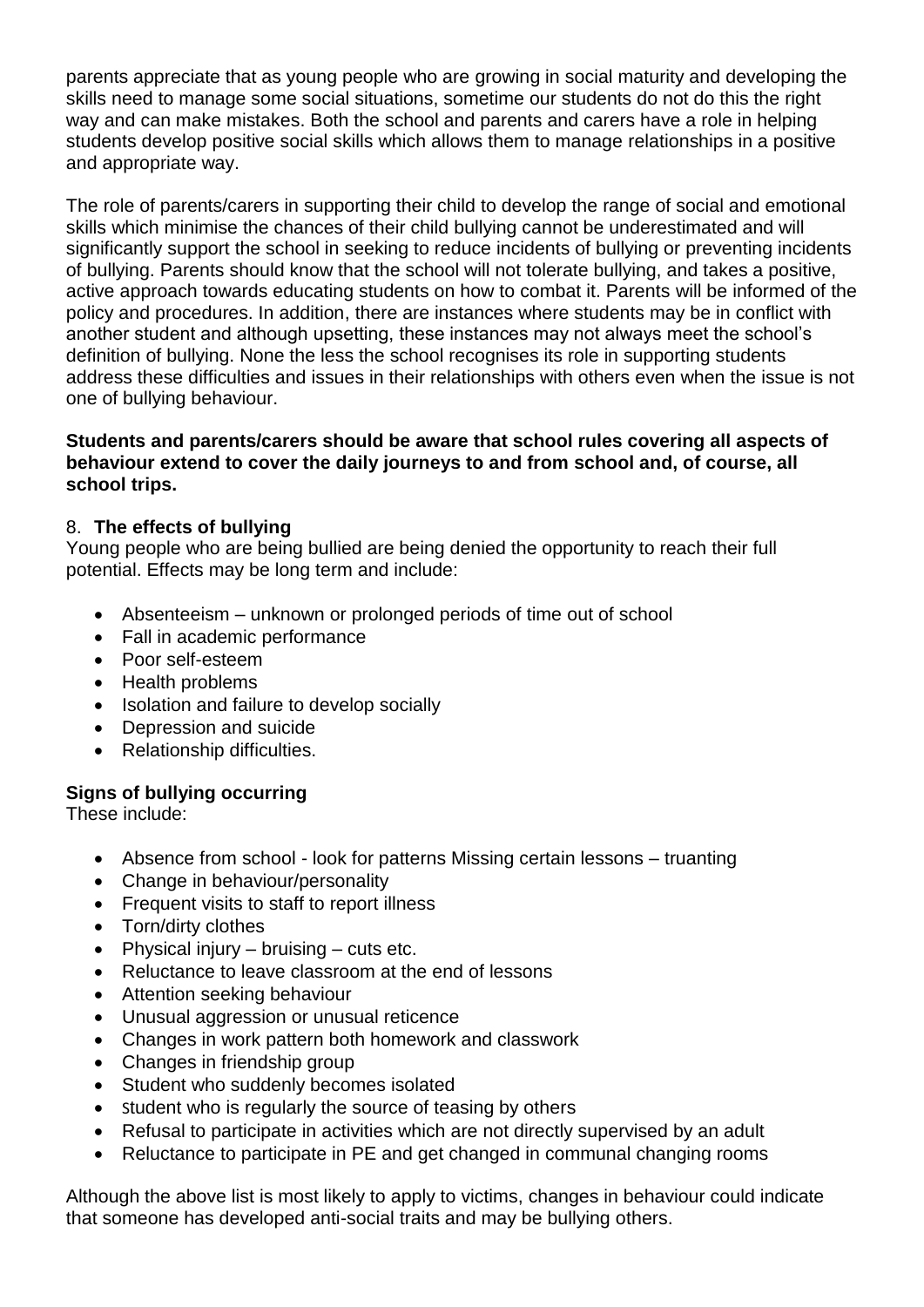#### 9. **Reporting and Recording Incidents**

*Please note: The school has a number of CCTV cameras. They do not cover the school grounds in its entirety as this is not practical. These may be used to review instances of bullying behaviour where this has been recorded. The recordings made by these cameras are for school staff use only and are not to be shared with parents without a discussion with the safeguarding lead and / or Head Teacher. These instances will only be permitted in exceptional cases and in line with GDPR guidelines. Footage may be requested by and shared directly with the police.* 

## **Reporting Incidents of Bullying - Students**

The school encourages the whole school community to report any incidents of bullying, including students who have experienced being bullied and by those who are bystanders who have witnessed an incident. The school endeavours to provide clear, accessible and confidential incident reporting systems, which include:

- Speaking to a member of staff (teachers and support staff) who are aware of the importance of listening to students' concerns. We encourage all students to think about members of the school community that they can go to when they have a problem. All students have access to their tutor and to a member of the pastoral support team who is allocated to their year team.
- Access to the Designated Safeguarding Lead and several Deputy Designated Safeguarding Lead members of staff (see Safeguarding and Child Protection Policy).
- Student council members / peer mentors / anti bullying ambassadors
- Using the 'JoGCare'\* boxes located in reception and the school library
- Using the 'JoGCare'\* option in the student section of the school website

\*Students who report concerns reported through the JoGCare options may opt to be anonymous and treated with confidence.

#### **Recording**

All incidents of reported bullying behaviour will be recorded on **The John of Gaunt Bullying Incident Report Form** (see appendix 1) they may also be recorded on class charts and / or within the John of Gaunt School safeguarding records.

Bullying incidents will be systematically recorded and used to identify patterns of behaviour. Data will be used to identify trends with specific groups and sub groups of students as well as trends in types of bullying behaviour e.g. cyber-bullying, or within particular areas of the school site to allow preventative programmes to be planned.

Where they meet the appropriate criteria, the data will be shared with the Wiltshire Local Authority.

By taking the positive action of recording incidents of bullying we are giving a clear message to parents, staff and the wider community that we take these incidents seriously and can become essential evidence if there is a dispute between the parties about how an incident of bullying has been handled. Data regarding bullying will be monitored and acted upon by the Pastoral Team at the school.

#### 10.**Responding to incidents of bullying behaviour**

The primary aim in investigating and dealing with bullying is to resolve any issues and to restore, as far as is practicable, the relationships of the parties involved (rather than to apportion blame); The school's procedures must be consistent with this approach. Every effort will be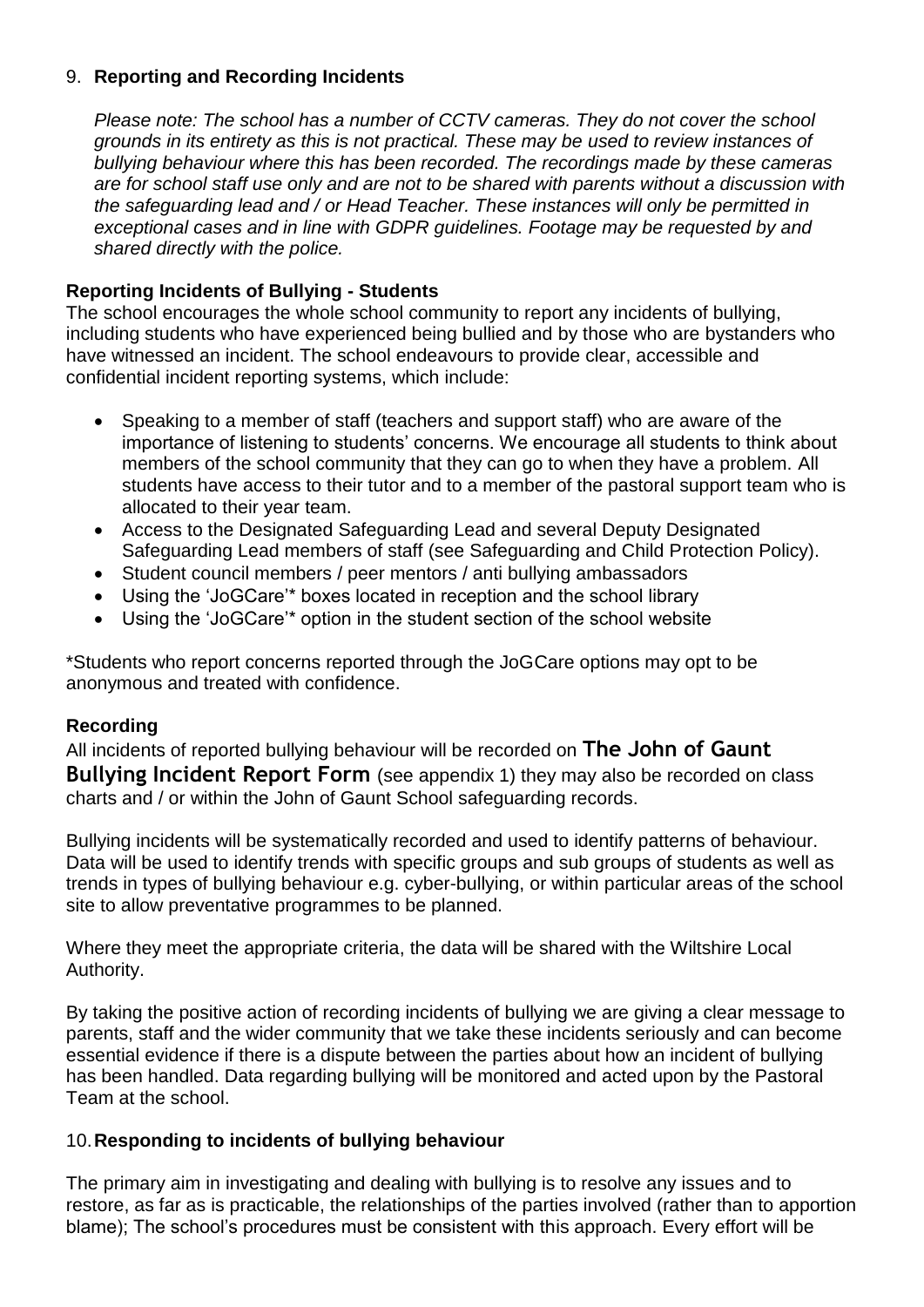made to ensure that all involved (including pupils, parent(s)/guardian(s)) understand this approach from the outset.

All staff have a responsibility to tackle bullying. The John of Gaunt School endeavours to ensure that teachers and other adults working with students are equipped with the necessary skills and knowledge to identify and address all types and forms of bullying effectively and safely. The John of Gaunt School's approach to anti-bullying work is included within induction programmes for new staff (including temporary and supply staff).

When a member of staff receives information, either directly or indirectly, that a child may have been the victim of a bullying incident, this report will be taken seriously and investigated.

If bullying is suspected, an appropriate member of staff will talk to the suspected victim, the student (s) who is (are) alleged to have taken part in bullying behaviour and any witnesses and take written statements. Staff may wish to complete the form*:* **Investigation into a hurtful or prejudice related incident or allegation of bullying** (appendix 5A) to help them decide if an incident is bullying behaviour or not.

All members of the school community must be aware that school staff cannot promise absolute confidentiality although we will endeavour to do so where possible. Child protection and safeguarding procedures must be followed when any disclosures are made. Although The John of Gaunt School cannot guarantee confidentiality pupils will be informed of national and local helplines, if appropriate, where confidentiality can be maintained (see appendix 6)

It is recognised that in some situations 'victims' may misrepresent or misinterpret alleged bullying incidents and members of staff need to be aware of this and that this may happen unintentionally as well as deliberately.

An underlying principle in supporting pupils in our school is that all children are listened to sensitively and objectively and all incidences of bullying will be taken seriously.

The school will offer a proactive, sympathetic and supportive response to students who are the victims of bullying. The exact nature of the response will be determined by the particular individual's needs and may include:

- Immediate action to stop the incident and secure the child's safety
- Positive reinforcement that reporting the incident was the correct thing to do
- Reassurance that the victim is not responsible for the behaviour of the bully
- Informing/informing parents at the earliest opportunity
- Strategies to prevent further incidents
- Showing sympathy and empathy
- Counselling or mentoring, by either a member of staff or from an external agency
- Buddying with a suitable student / group of students
- Extra supportive supervision/monitoring
- Peer mediation/peer mentoring
- Adult mediation between the perpetrator and the victim (provided this does not increase the victim's vulnerability) using restorative practices. N.B. this should happen on a basis where the victim is not outnumbered by the alleged perpetrator e.g. it should be on a one to one basis.
- Arrangements to review progress.
- Where bullying and conflict involves wider families' members it may be possible, in rare cases, for mediation to be arranged or offered in school with senior members of staff.
- Reporting to the police and / or social care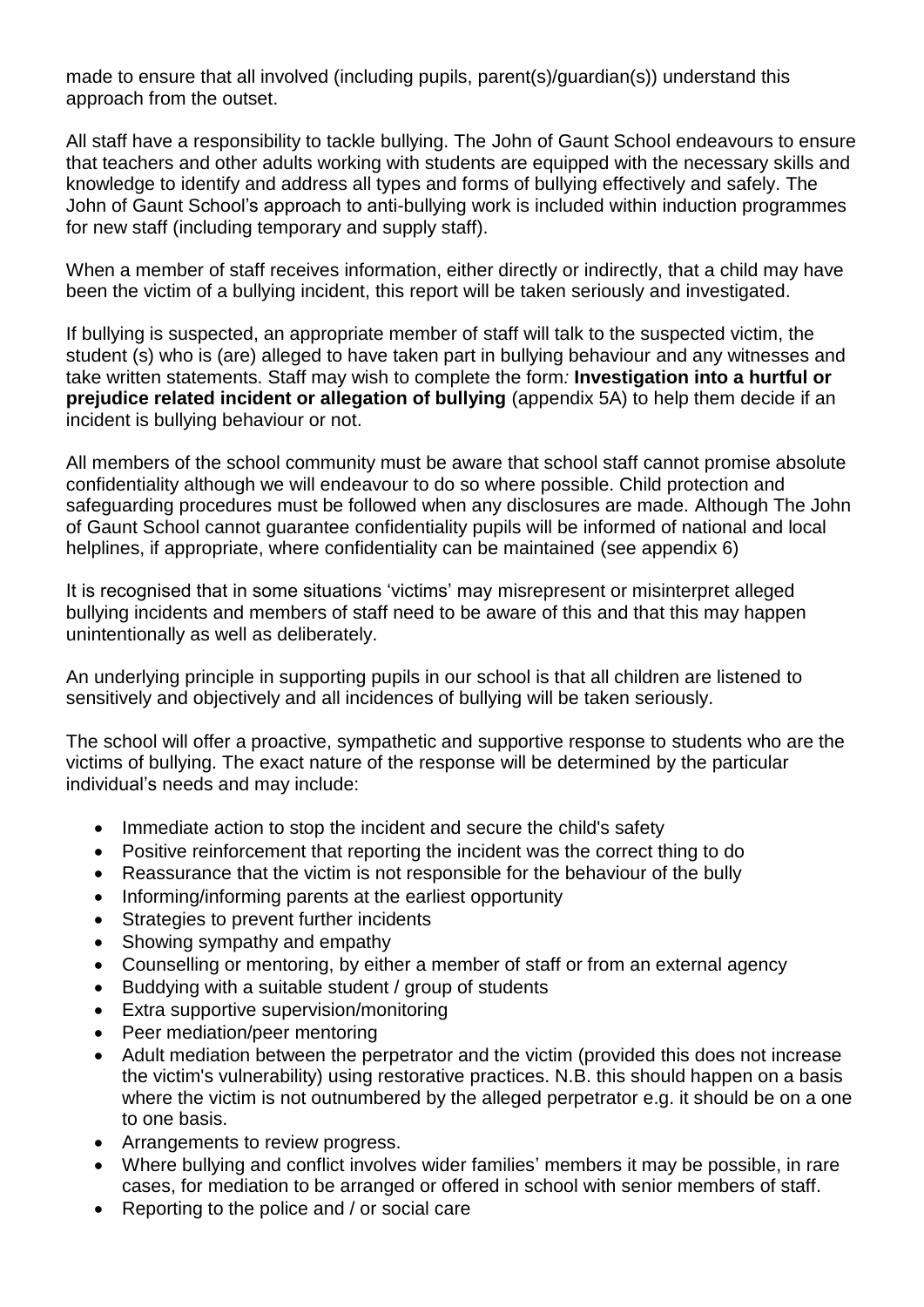Social networking websites are sometimes used for bullying and any threats made on such a site and acted on in school will be classed as pre-meditated and are likely to result in a more severe sanction, where it is deemed necessary, we will advise that the police and other agencies are informed.

It should be acknowledged that it is very difficult for the school to act on cyber bullying which has occurred outside of school time (the school has a no mobile device policy – see behaviour for learning policy). If this happens The John of Gaunt School will aim to share the relent information with the parents of all children involve along with advised strategies to prevent cyber bullying in the future. Particular note should be made that The John of Gaunt School strongly advises all parents to follow the age restrictions and other guidelines set out by the social media platforms as these are designed to support and protect young people.

All alleged instances of bullying behaviour will be recorded on the Bullying Behaviour Recording form (see appendix 1: The John of Gaunt Bullying Incident Report form) and the data will be analysed and shared with Governors and with the local authority as appropriate

## **For the Bully:**

- Talking about what happened, to discover why they became involved / took the action they did
- Informing the student's parents/carers
- Continuing to work with the perpetrator in order to modify attitudes, this can include changes to class groupings or school travel arrangements
- Taking disciplinary steps to prevent further bullying in line with our Behaviour Policy.
- Give the student an opportunity to make amends and rebuild the relationship this is offered where both the victim and perpetrator agree to this mediation.

## **Prevention of Bullying**

The John of Gaunt School believes that the whole school community should work together to reduce bullying as part of our efforts to promote a positive and inclusive whole school ethos and create a safe, healthy and positive learning environment.

- Alongside the school's responsive strategies for dealing with incidents of bullying, the school adopts as part of our pastoral support system, a whole school approach to implementing proactive and preventative interventions at a school, class and individual level to reduce bullying.
- Through tutor and house activities, assemblies, PSHE lessons and other curriculum opportunities and participation in the National Anti-Bullying week annually, aspects of personal and social behaviour will be taught so students can:
- Recognise bullying behaviour
- Know that they should speak out and how to do this
- Have the confidence to do so if they are being bullied
- Know who to speak to
- Feel confident that they will be listened to and supported
- Make them fully aware that bullying is a serious breach of the school rules and will not be tolerated.

The school will also strive to:

• Adopt positive behaviour management strategies as part of the school's Behaviour for Learning Policy.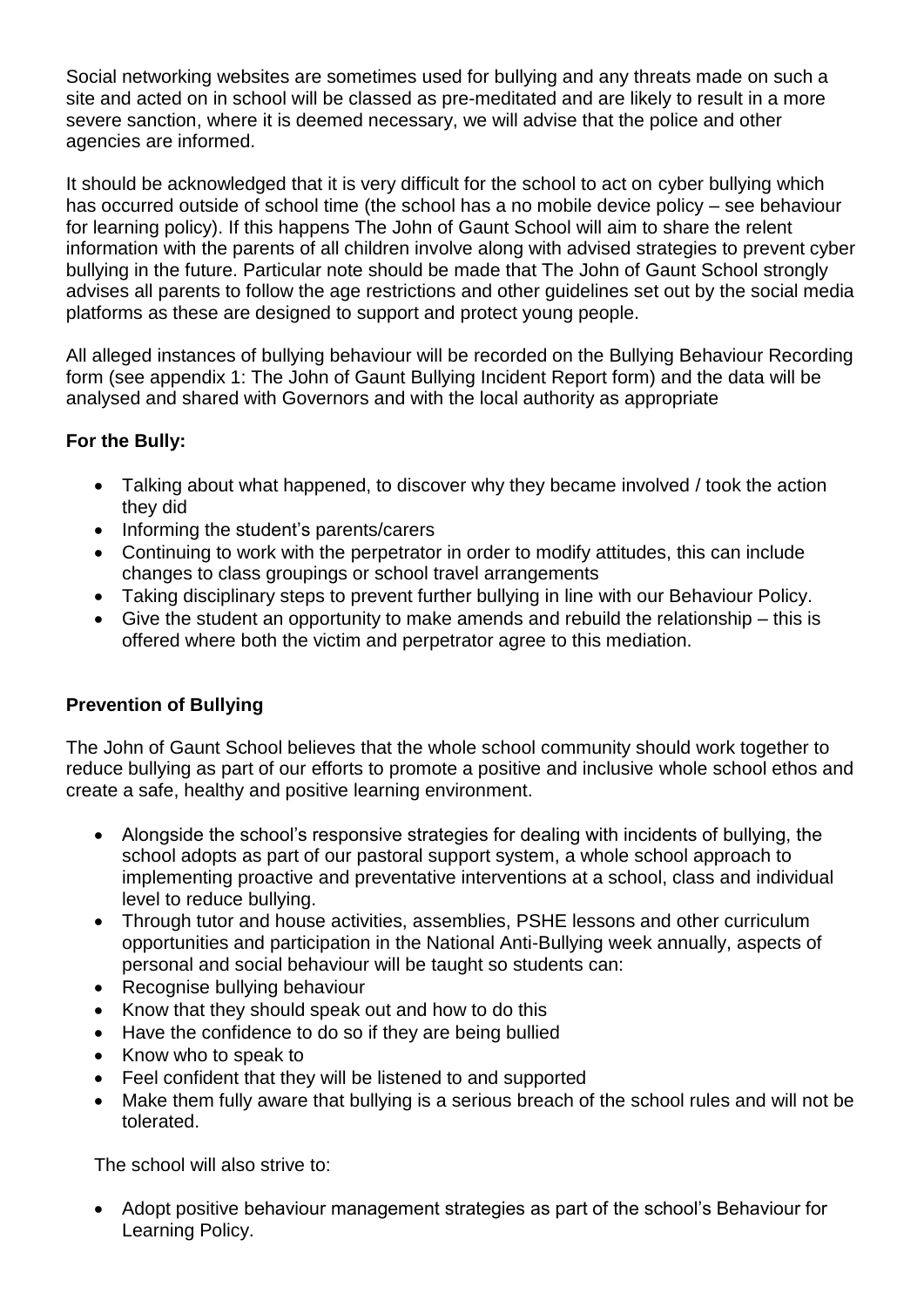- Ensure that the school's anti bullying ethos is actively promoted in assemblies and other formal occasions, as well as displayed around the school.
- Provide training on behaviour management and anti-bullying for all relevant staff including non-teaching staff.
- Provide social skills groups for vulnerable individuals and groups.
- Provide a transition programme to support students moving across year groups and key stages.
- Provide information on support agencies such as ChildLine, Kidscape and The Anti Bullying Alliance including telephone numbers for help lines and addresses for supportive websites. (See Appendix 6)
- Ensure adequate supervision of pupils before school, at breaks and lunchtimes and after school.
- Use CCTV when available and applicable to review any incidents in open areas.
- Provide a range of opportunities at lunchtimes so that pupils have positive activities in which to engage.
- Use the designated spaces to offer alternative provision for vulnerable students at unstructured times such as break / lunchtime
- Through the school council and reporting to Governors, they will review the effectiveness of the school's measures in counteracting bullying.
- Use peer ambassadors to pro-actively reduce bullying and act as a student voice, publish activities and lead assemblies/whole school activities.
- Identify and use opportunities within the school curriculum to discuss aspects of bullying to emphasise that the school does view bullying as a serious issue, and to explore the appropriate ways of behaving towards each other e.g. within PSHE, English cross curricular activities including in transition activities and as part of the assembly schedule.
- Teachers will ensure that they do not use teaching materials or equipment which portray a bad or negative view of any group because of their ethnic origin, gender, ability/disability etc.
- Teachers will encourage pupils to treat everyone with respect through:  $\neg$  modelling the behaviour they expect through their own dealings with pupils
- always challenging inappropriate responses from pupils towards other individuals or groups (including racial or minority groups)
- implementing the school's guide to rewards and sanctions (see Behaviour for learning Policy)
- promoting the schools peer mentoring and involvement in the transition program at the start of Year 7 to highlight the issue and to encourage pupils to take a positive stand against bullying.
- promoting positive and caring attitudes towards minority groups through the curriculum, assemblies and charity work
- The school will, through staff and partner organisations restrict access to certain websites on the school intranet and monitor email traffic through security software.
- Regulate the use of mobile phones during the school day through the schools 'No Mobile Device' policy
- Work pro-actively with community groups to respond to and help eradicate anti-social behaviour in the community. Liaising with members of the community e.g. PCSO, transport service providers and engaging in community initiatives and safer school partnerships.

(Please note: Some of the above actions and provisions may be subject to change or removal as a result of Covid 19 restrictions and risk assessments)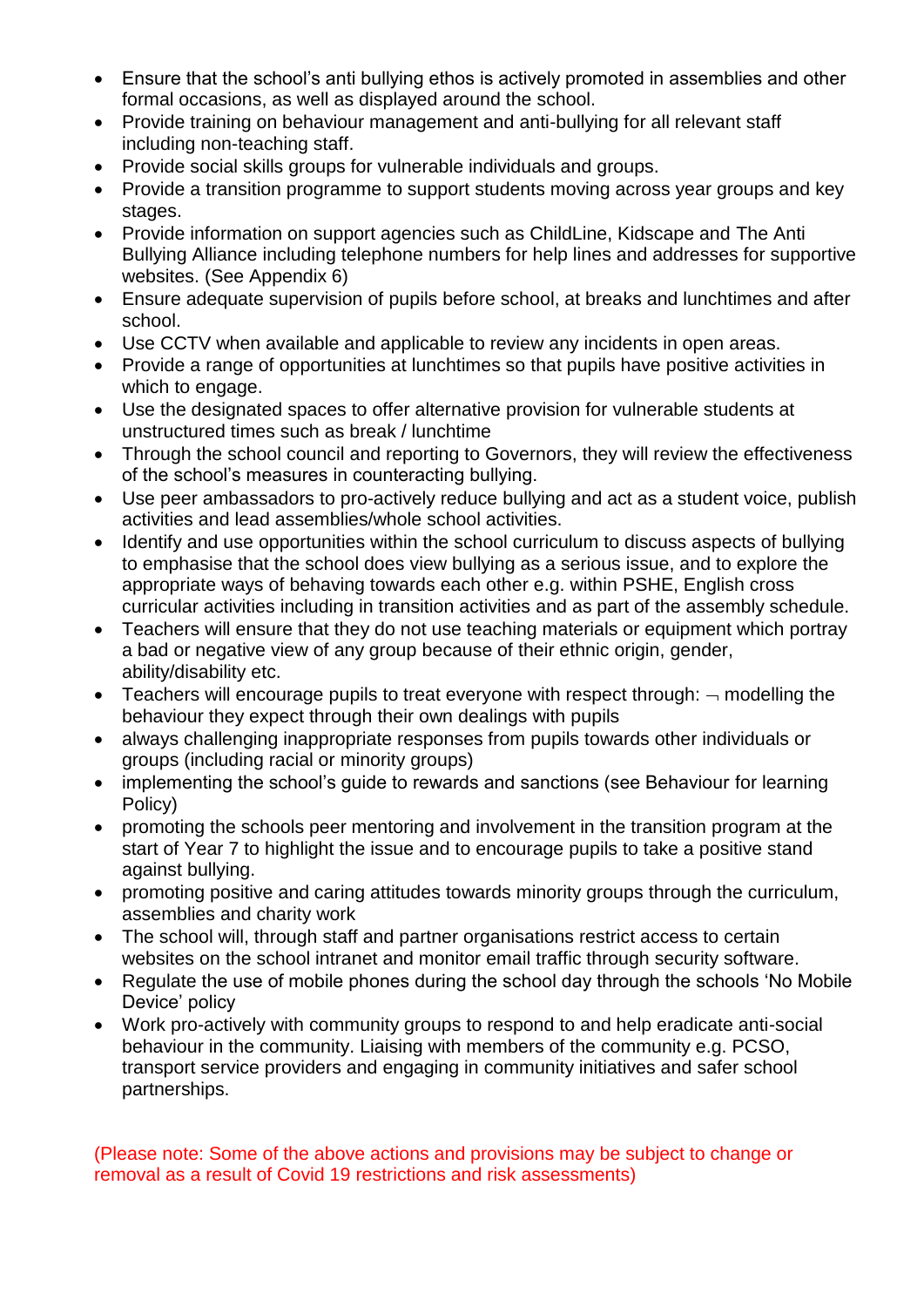#### Appendix 1

## **The John of Gaunt Bullying Incident Report Form**

| Date of incident being reported:      |
|---------------------------------------|
| Date or dates of reported incidents   |
| Time of incident:                     |
| Incident reported to: (use full name) |
| Reported By:                          |

#### **Nature and type of incident (please tick all that apply)**

| Extortion / Blackmail        | Verbal (name calling) | Forced into something<br>against will |  |
|------------------------------|-----------------------|---------------------------------------|--|
|                              |                       |                                       |  |
| Isolation, being left out or | Cyber (give details)  |                                       |  |
| ignored                      |                       |                                       |  |
|                              |                       |                                       |  |
| Physical                     | Personal possessions  | Spreading rumours                     |  |
|                              | taken/damaged         |                                       |  |
| Sexual                       | Group abuse           |                                       |  |
|                              |                       |                                       |  |
| Other                        | Please specify:       |                                       |  |

#### **Details of the young people involved and their role in the incident**

|                         | Name(s) | TG | SEN | PP | M/F | EAL | Role*<br>$V -$ victim<br>$\blacksquare$<br>$\blacksquare$ B – bully<br>By - bystander<br>$\blacksquare$ |
|-------------------------|---------|----|-----|----|-----|-----|---------------------------------------------------------------------------------------------------------|
| $\mathbf{1}$            |         |    |     |    |     |     |                                                                                                         |
| $\overline{2}$          |         |    |     |    |     |     |                                                                                                         |
| $\overline{3}$          |         |    |     |    |     |     |                                                                                                         |
| $\overline{\mathbf{4}}$ |         |    |     |    |     |     |                                                                                                         |
| 5                       |         |    |     |    |     |     |                                                                                                         |
| 6                       |         |    |     |    |     |     |                                                                                                         |

Where / when has this been taking place?

#### **Data Recording:**

If you feel the incident was motivated by any of the following, please circle:

| Appearance         | Disability/SEN    | Gender/sexism      | Religion |
|--------------------|-------------------|--------------------|----------|
| Sexual orientation | Home circumstance | Race/Ethnic origin |          |
|                    |                   |                    |          |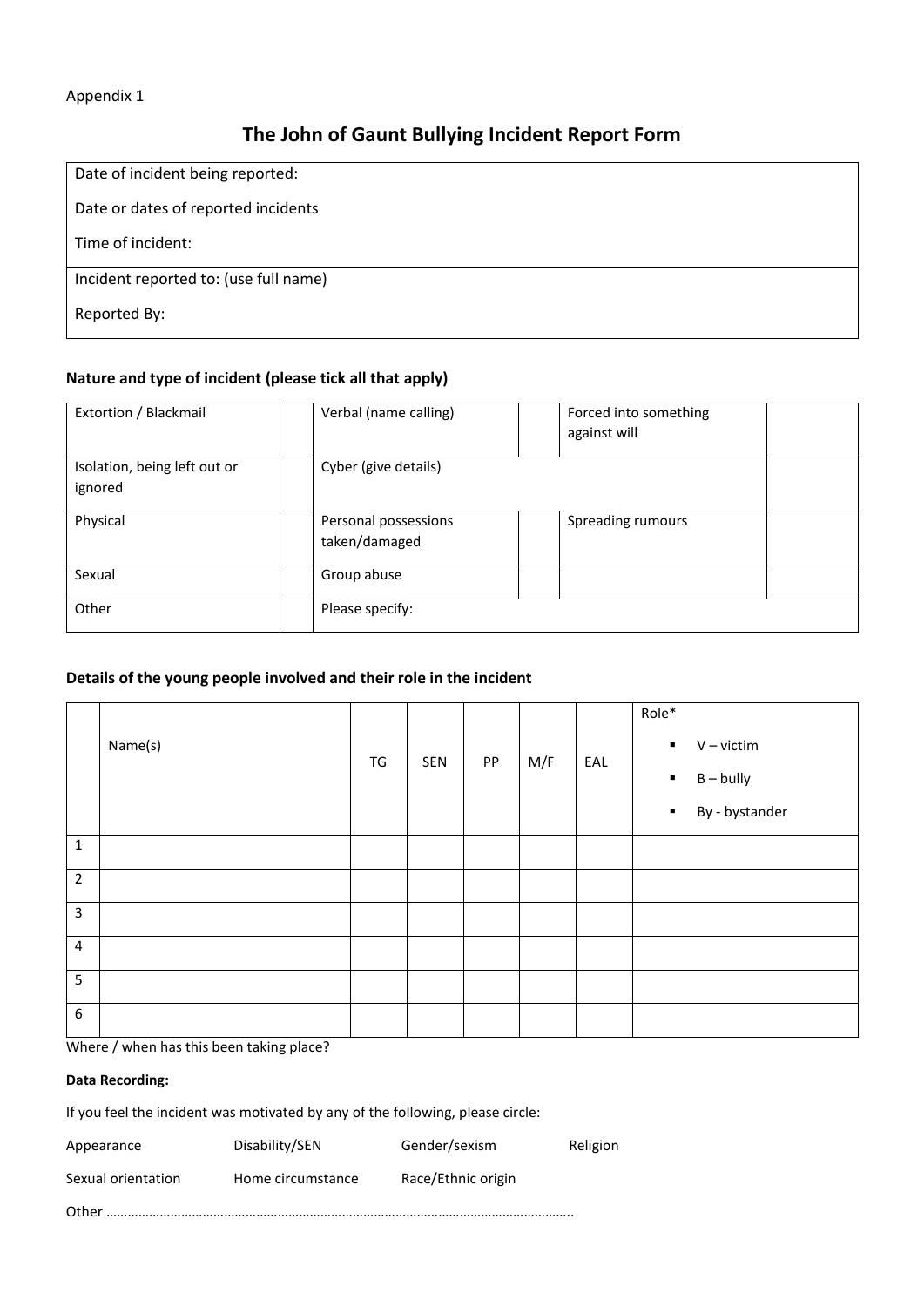#### Please give a brief description of the incident (attach copies of any witness statements or further details to this form).

#### Parents / Carers Informed: (please add notes of telephone conversations / emails / meetings if appropriate

| Parent Name | Related to student No.<br>e.g student 1 | Contacted on | Method of communication<br>Letter (L) Email $\in$ Telephone Call (T)<br>Meeting $(M)$ |
|-------------|-----------------------------------------|--------------|---------------------------------------------------------------------------------------|
|             |                                         |              |                                                                                       |
|             |                                         |              |                                                                                       |
|             |                                         |              |                                                                                       |
|             |                                         |              |                                                                                       |
|             |                                         |              |                                                                                       |
|             |                                         |              |                                                                                       |

Consequence (Tick all that apply):

| Restorative meeting                  | Loss of free time                     | <b>Behaviour Contract</b>                                 |
|--------------------------------------|---------------------------------------|-----------------------------------------------------------|
| On report                            | Time in PBSC<br>(State how long)      | Police / other agency<br>notified<br>(State which agency) |
| Fixed term exclusion from<br>school. | Permanent removal from<br>school site |                                                           |
| Other – please give details          |                                       |                                                           |

#### Other follow up including support offered to victims

**Review date:\_\_\_\_\_\_\_\_\_\_\_\_\_\_ Review completed by:\_\_\_\_\_\_\_\_\_\_\_\_\_**

**Outcome: Resolved Y / N** (give details on separate sheet if needed)

**Copies of this form should be given to The Senior Pastoral Support Manager**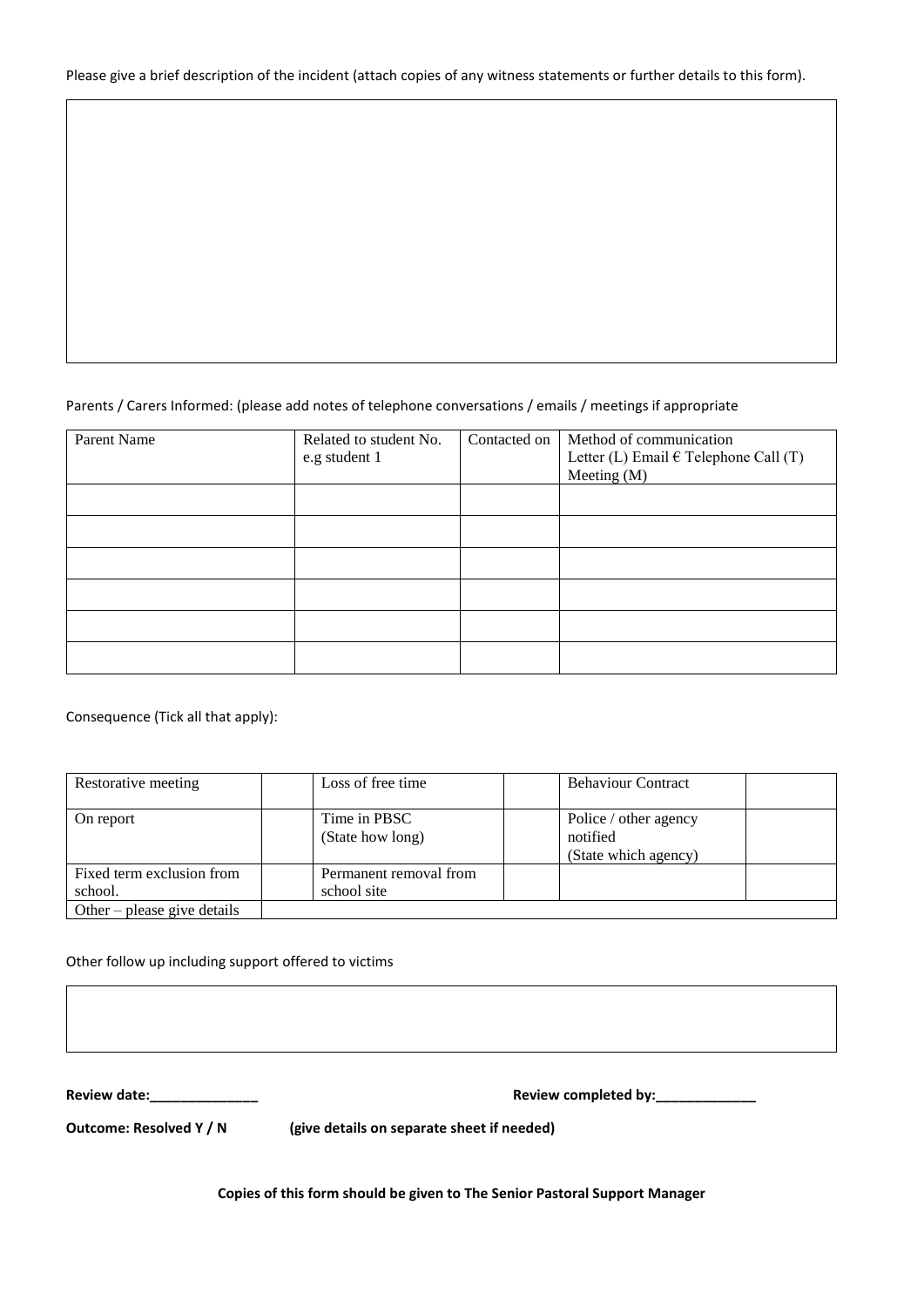## **Appendix 2**

## **Student Friendly Version of The John of Gaunt Anti Bullying Policy**

The reasons for this policy: Bullying can have negative effects on our wellbeing. We want our school to be a happy environment for all it's students, this way we can excel as individuals. Everyone within the school must feel safe and know what to do if they don't. The Anti Bullying Alliance defines bullying as **the repetitive, intentional hurting of one person or group by another person or group, where the relationship involves an imbalance of power. It can happen face to face or online.**

There are four key elements to this definition:

- Hurtful
- Repetition
- Power imbalance
- Intentional

Typically, this might include one or more of the following:

- Hitting and fighting.
- Unwanted or inappropriate physical contact.
- Repeated name calling, teasing, mimicking (this includes hurtful 'Banter')
- Spreading or starting rumours.
- Not including others.
- Racial comments,
- graffiti or gestures.
- Sexual, gender related and homophobic comments.
- Threatening people.
- Stealing, hiding or damaging someone else's things.
- Cyber bullying.

Bullying is not:

- Not liking someone.
- Not wanting to be friends with someone.
- Accidentally bumping into someone on a single occasion.
- A minor falling out.
- An isolated act of aggression, confrontation or meanness.

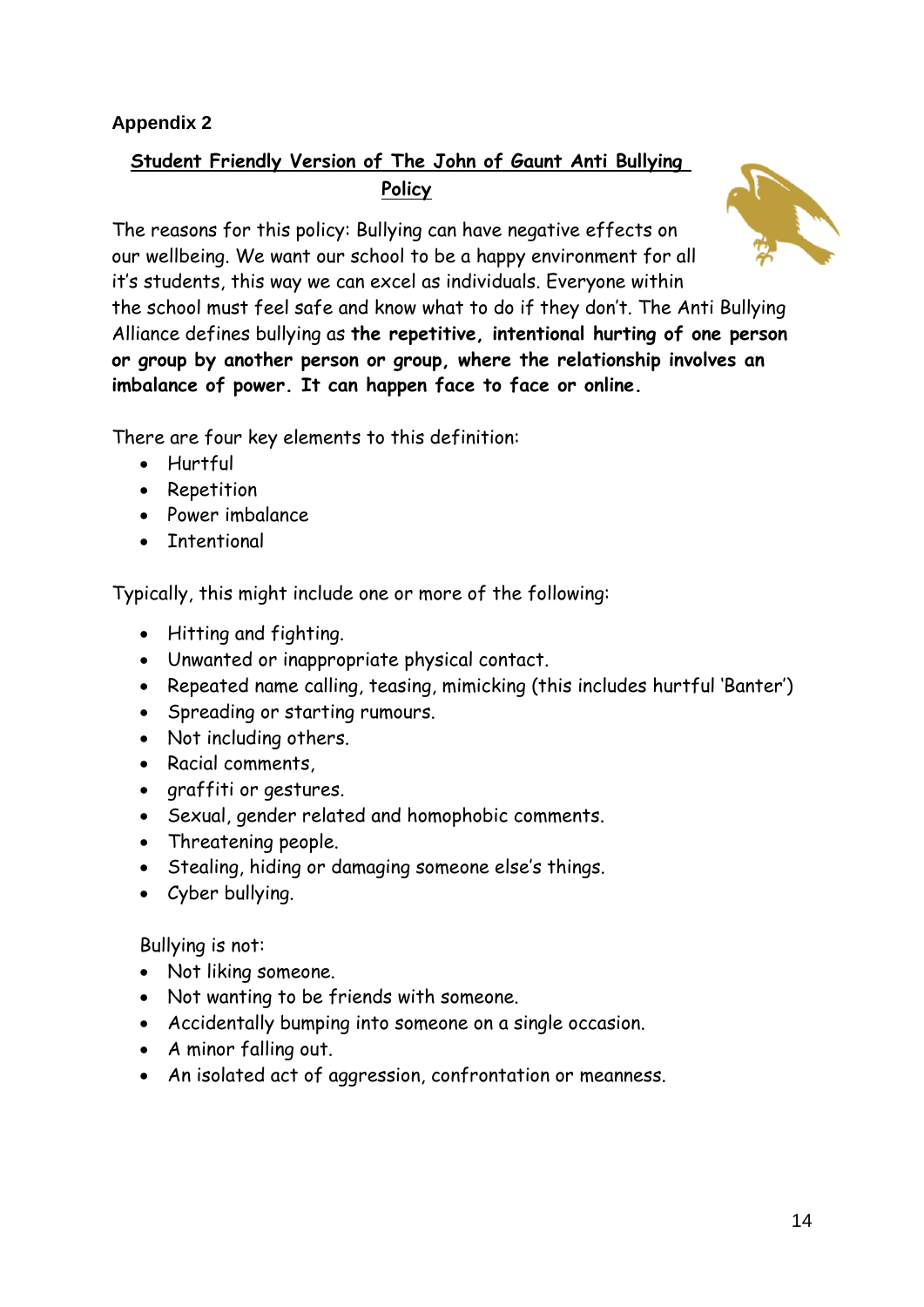## **Policy Aims.**

Achieving the Anti-Bullying Policy is down to everyone within our school, including you. We would like to:

- $\checkmark$  Make sure everyone within The John of Gaunt School (including parent/carers) are aware of our Anti-Bullying Policy and what they can do on a personal level to help prevent bullying.
- $\checkmark$  Record and monitor all incidents of bullying.
- $\checkmark$  Look at trends in bullying to evaluate the effectiveness of practice and inform further developments.

Our motto is: '**See It', 'Say It', 'Stop It'.** 



We are able to report bullying without the fear of making the situation worse. Bullying can be reported in person, to a member of staff, through email, using the JoG Care option in the student section of the school website or using one of the JoG Care Concern boxes in reception or the library.

It will be dealt with quickly and in the best way possible.

## **Preventing, identifying and responding to bullying.**

The John of Gaunt School will deal with bullying effectively and efficiently involving all parties we need to and if necessary we will bring in any outside agencies we need to help to deal with the incidents. Each incident of bullying will be dealt with on an individual basis with the student's safety wellbeing and happiness being a priority.

It is the responsibility of all members of staff to deal with and/or report incidents of bullying.

In responding to bullying, action must be taken to support the person being bullied and to challenge bullying behaviour and offer necessary support to stop that behaviour. Support may also be offered to the person who has been involved in bullying behaviour towards someone else so that they can identify better ways to deal with conflict and relationships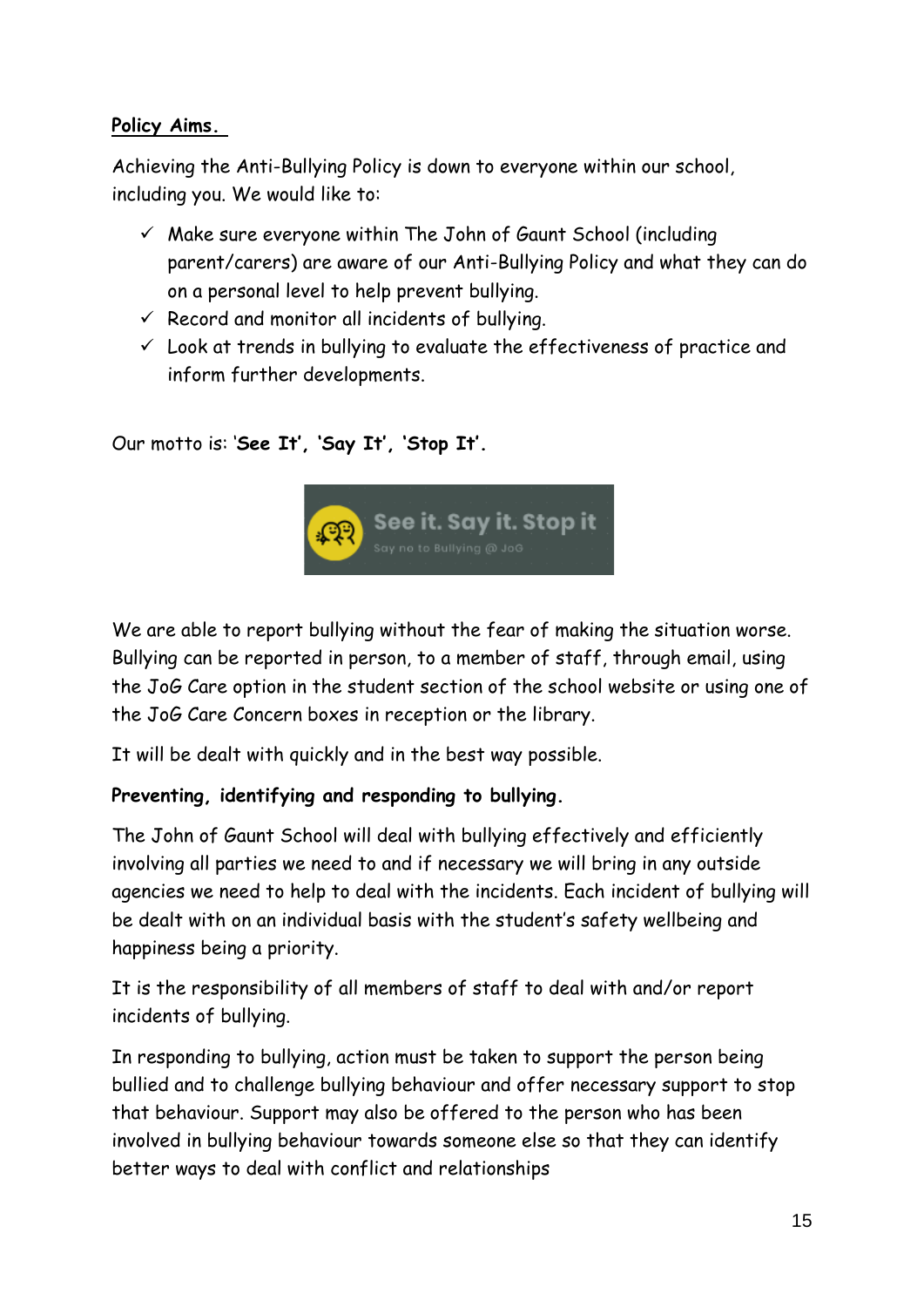Students will be regularly consulted via the school council in order to maintain and review the principles and practice which appear in the Anti-Bullying Policy.



## **Dealing with and reporting incidents.**

The following steps will be taken when dealing with all incidents of bullying reported to the school:

When bullying is suspected or reported the incident will be dealt with immediately by a member of staff who has been approached and will be shared with the Year Team (s) who will investigate the incident

- ➢ This will be reported to our Designated Safeguarding Lead (Mrs Kerr) and your year team
- $\triangleright$  A clear and accurate account of the incident will be recorded by a member of staff.
- $\triangleright$  All students involved will be interviewed by an appropriate member of staff. This interview will be recorded and the notes kept.
- ➢ Teachers/Tutors may be informed if necessary;
- ➢ When responding to cyber bullying concerns The John of Gaunt School will take all available steps to identify the bully, including, if needed, looking at the school computer systems and interviewing possible witnesses. If the bullying behaviour took place outside of school we will work with you to help you to report it to the correct social media platforms and / or the police if you feel that this is necessary. The police may need to be involved to enable the service provider to look into the data of another user.
- $\triangleright$  If content posted online is offensive or inappropriate, and the person or people responsible are known, the school will explain to those persons why the material is unacceptable and or offensive and will request that they remove it. Unfortunately, we cannot enforce this and this is why other people outside of school may need to be involved.
- ➢ Where the bullying takes place outside of the John of Gaunt School site on a school trip or activity or on the way to and from school, we will ensure that the concern is looked into and that appropriate action is taken in accordance with the John of Gaunt Behaviour for Learning Policy.
- ➢ Parents/carers will be contacted and kept informed.
- $\triangleright$  Sanctions will be used as appropriate and in consultation with all parties concerned.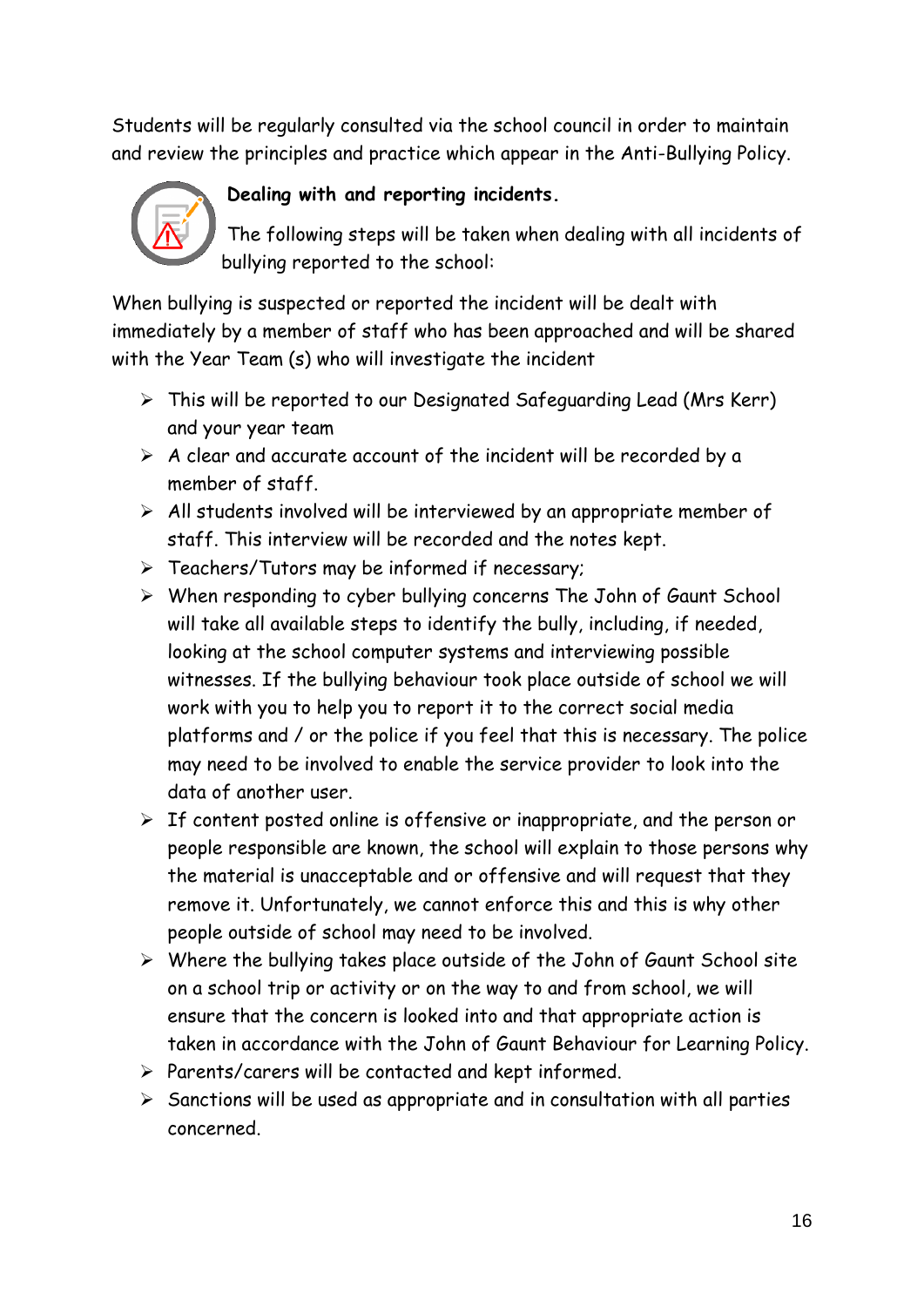$\triangleright$  If necessary and appropriate the police or other local services will be consulted.

## **Links with other Policies.**

- This Policy links with many of other school policies, practices and action plans including:
- Behaviour for Learning Policy, including the use of mobile devices in school
- Safeguarding and Child Protection policies;
- E-Safety (Online Safety) and Acceptable Use Policies (AUPs);

The named Governor with lead responsibility for this policy is Mrs Young

The named member of staff with lead responsibility for this policy is Mrs Kerr

Anti-bullying Ambassadors are: To be confirmed

POLICY DATED: March 2021

POLICY REVIEWED: Every two years. March 2021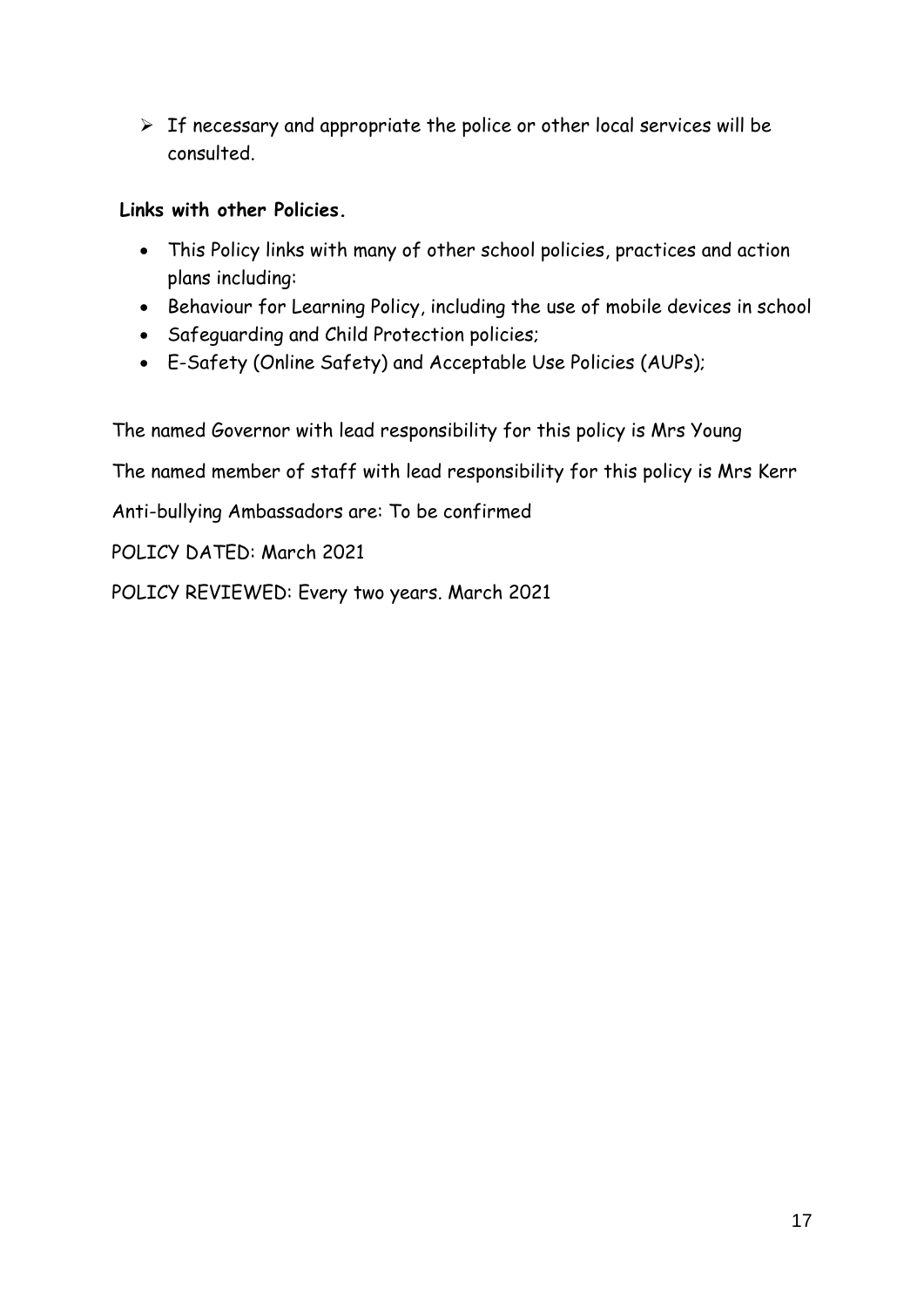## **Appendix 3 - GUIDANCE FOR PARENTS**

## **Signs that may indicate your child is a victim of bullying**

- 1. Reluctance to go to school
- 2. Not wanting to go out alone at weekends or in the evening
- 3. Torn, damaged or dirty clothes when they come in
- 4. Loss of money, property, asking for money
- 5. Not sleeping, nightmares, bed wetting
- 6. Lower standard of work
- 7. Change of mood, behaviour, emotional state
- 8. Unusual aggression or reticence in the home
- 9. Sudden desire to leave school in the middle of the day with no reasonable explanation
- 10.Physical injuries
- 11.Change of friendship group patterns
- 12.Distressing or anonymous telephone calls at home

If your child has been bullied:

- Calmly talk with your child about his/ her experiences.
- Make a note of what your child says including who was involved, how often the bullying has occurred, where it happened and what happened.
- Reassure your child that he/ she has done the right thing to tell you about the bullying.
- Explain to your child that should any further incidents occur he/she should report them to a member of staff they trust immediately.
- Make an appointment to see your child's tutor / year leader/ pastoral lead
- Explain to the member of staff, the problems your child is experiencing when talking with staff about bullying:
- Try to stay calm and bear in mind that the member may have no idea that your child is being bullied or may have heard conflicting accounts of an incident.
- Be as specific as possible about what your child says has happened, give dates, places and names of other students involved.
- Make a note of what action the school intends to take.
- Ask if there is anything you can do to help your child or the school.
- Stay in touch with the school and let them know if things improve as well as if problems continue.

## **If your child is experiencing on line / cyber bullying**

- Report this to the social media platform using the pre-set reporting methods if it is on a social media platform.
- Make sure your child is following the age restitutions and guidelines for the social media app if it is an app is being used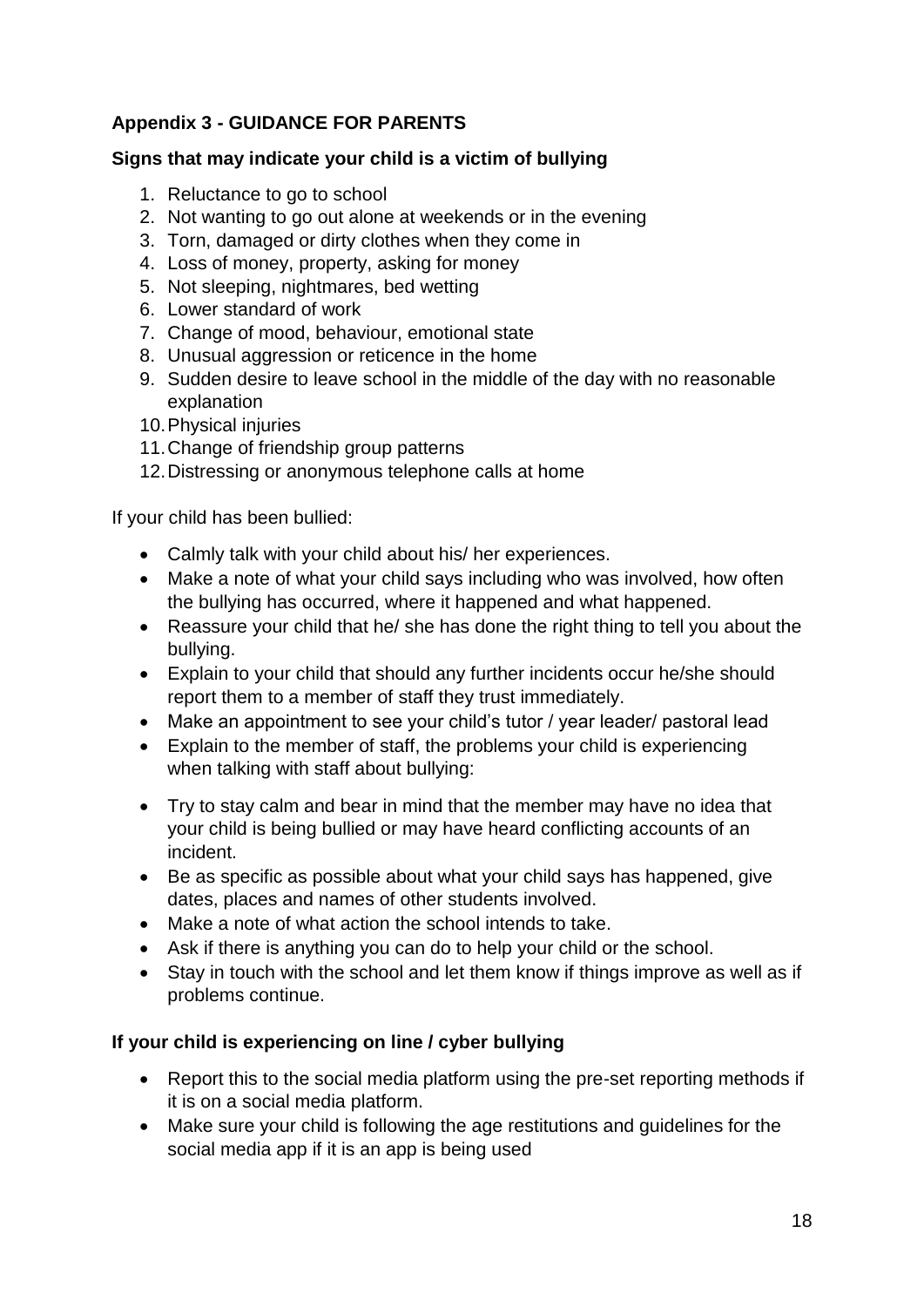- Ensure your child is careful who they give their mobile phone number and email address to.
- Ensure they know in person and are happy with who they invite as friends onto their social networking sites.
- Monitor any online activity.
- Do not respond to any bullying behaviour by making threats or posting on social media.
- Check exactly when a threatening message was sent or posted. Where possible screen shot or print the evidence. (it is possible to use another device to do this if you are concerned the app records who has screen shot messages)
- Where necessary report incidents to the police

## **If your child is bullying others:**

Please note, this can be very hard to accept but be open minded that students are young and still learning how to behave socially and emotionally and that if a child 'gets things wrong' it is more helpful to address this and work with the school than to deny it or make excuses.

- Talk with your child and explain that what he/she is doing is unacceptable and makes other children unhappy.
- Discourage other members of your family from 'setting an example' by using bullying behaviour or from using aggression or force to get what they want.
- Show your child how he/ she can join in with other children without bullying.
- Make an appointment to see a member of staff and explain the problems your child is experiencing as well as discussing how you can work together to stop him/ her bullying others.
- Regularly check with your child how things are going at school.
- Give your child lots of praise and encouragement when he/ she is cooperative or kind to other people.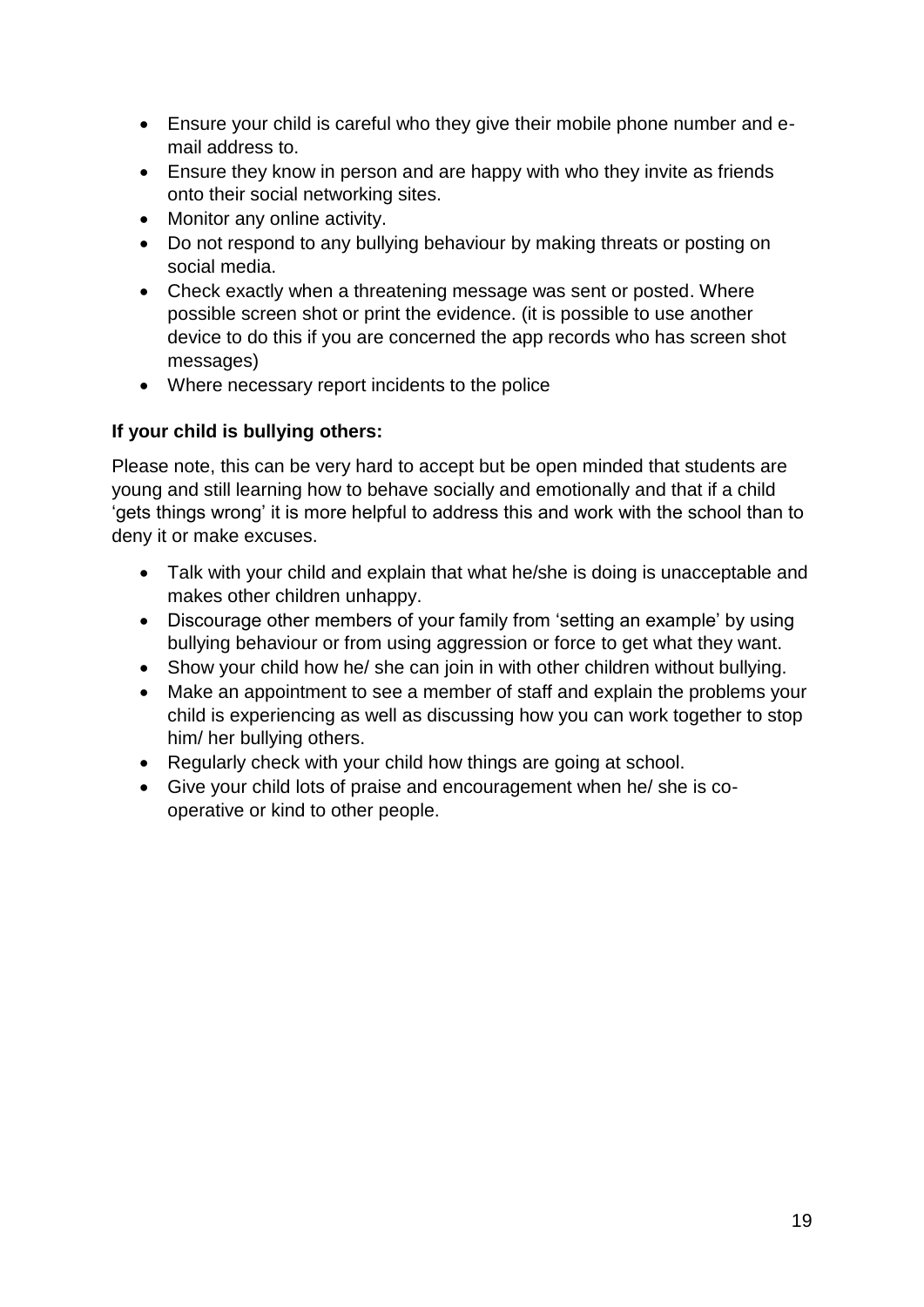## **Appendix 4: For Students: If you are being bullied**

- Tell an adult or somebody you trust what has happened straight away.
- Get away from the situation as quickly as possible and go somewhere you are safe.
- Try to stay calm and look as confident as you can.
- Be firm and clear look them in the eye and, if possible, tell them to stop and tell them how you feel.

## **After you have been bullied**

- Don't be scared see it, say it, stop it!
- Tell a member of school staff or another adult you trust (you can do this in person or via email or on the school website (student section  $\rightarrow$  JoG Cares) or post a slip in the JoG Cares concern boxes in reception or the library
- Tell your parents or carers or a trusted adult at home.
- If you are scared to tell a teacher or adult on your own, ask a friend to go with you.
- Don't blame yourself for what has happened

When you are talking to an adult about bullying, be clear about

- What has happened to you.
- How often it has happened.
- Who was involved.
- Who saw what was happening.
- Where it happened.
- What you have done about it already.
- Although you may be upset, worried or scared try not to exaggerate or add things which are not completely truthful

## **If you experience bullying by mobile phone, text messages e-mail or via social networking sites**

- Don't retaliate or reply
- Make a note of exactly when a threatening message was sent and save the evidence do not delete anything – screen shot or print messages and threats (you can use a separate device to do this if you are worried that the screen shot will notify the bully)
- Make sure you tell an adult who you trust
- Contact your service provider or look at their website to see where to report incidents
- Be careful who you give your mobile phone number or e-mail address to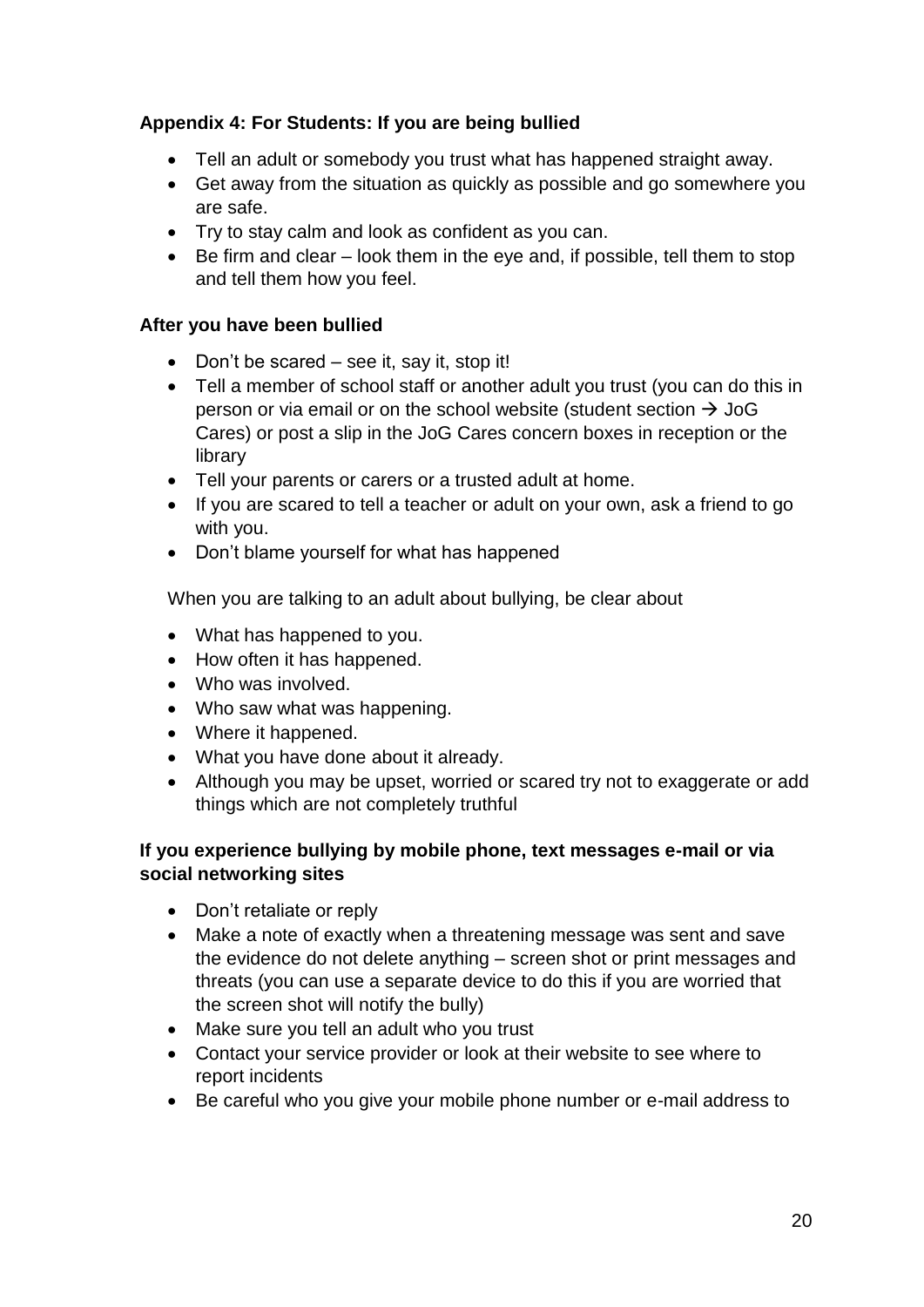## **Appendix 5**

## **Guidance for investigation of a bullying incident**

The primary aim in investigating and dealing with bullying is to resolve any issues and to restore, as far as is practicable, the relationships of the parties involved (rather than to apportion blame); The school's procedures must be consistent with the following approach. Every effort will be made to ensure that all involved (including pupils, parent(s)/guardian(s)) understand this approach from the outset.

In investigating and dealing with bullying, the (relevant) teacher will exercise his/her professional judgement to determine whether bullying has occurred and how best the situation might be resolved;

- 1. **The investigation into bullying form** (appendix 5A) will help and guide staff in their investigations
- 2. Members of staff should take a calm, unemotional problem-solving approach.
- 3. Where possible incidents should be investigated outside the classroom situation to ensure the privacy of all involved;
- 4. All interviews should be conducted with sensitivity and with due regard to the rights of all pupils concerned. Pupils who are not directly involved can also provide useful information.
- 5. When analysing incidents of bullying behaviour, the relevant teacher should seek answers to questions of what, where, when, who and why. This should be done in a calm manner, setting an example in dealing effectively with a conflict in a non-aggressive manner;
- 6. If a group is involved, each member should be interviewed individually at first. Thereafter, all those involved should be met as a group. At the group meeting, each member should be asked for his/her account of what happened to ensure that everyone in the group is clear about each other's statements;
- 7. Listen to the victim, acknowledging the sincerity of the report.
- 8. Listen to both sides of the story separately and make a judgement.
- 9. If it is appropriate bring both parties together for reconciliation using restorative practice.
- 10.Inform parents/carers as soon as possible and bring into school if necessary (this action is to be taken in conjunction with Tutor and / or year team).
- 11.Sanctions should be proportionate to the offence. Year team and Pastoral manager / Assistant Head teacher maty be consulted to advise on a suitable sanction.
- 12.All sanctions from loss of free time (break / lunchtimes), placement in the Pastoral and Behaviour Support Centre (PBSC) parental interviews and fixedterm exclusions will be considered.
- 13.In very serious and repeated cases, permanent removal from the school site may be considered.
- 14.The school has staff trained in restorative approaches. Should the staff and parties involved in a bullying incident feel this is suitable, a referral will be made to the Senior Pastoral Manager or year team.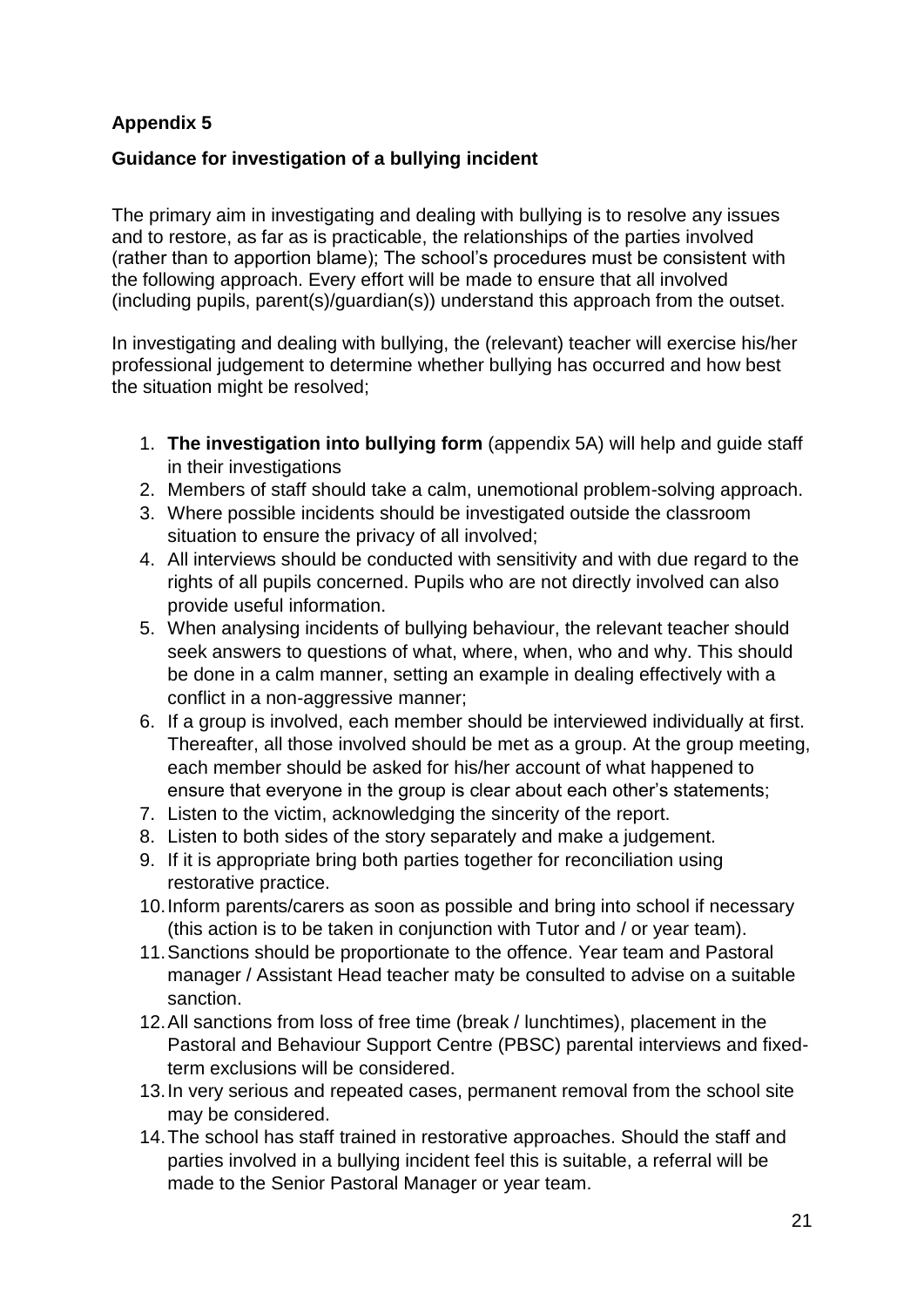- 15.Contact all concerned to ensure people understand what is happening and the action taken.
- 16.Monitor the situation speak to the victim to ensure the situation has not arisen again at a future date. It is vital that victims are offered support and spoken to after the event.
- 17.Victims and perpetrators may be referred to the Pastoral Lead within the year team for support.
- 18.Perpetrators should be left in no doubt that their behaviour is unacceptable and they should be encouraged to view the situation from the perspective of the victim (through the Restorative Approach). They should also be made aware that further examples of their behaviour will incur a more severe sanction.
- 19.It must be made clear to all involved (each set of pupils and parent(s)/guardian(s)) that in any situation where disciplinary sanctions are required, this is a private matter between the pupil being disciplined, his or her parent(s)/guardian(s) and the school.

## **Follow-up and recording**

## **Please Complete The John of Gaunt Bullying Incident Report Form (appendix 1)**

In determining whether a bullying case has been adequately and appropriately addressed the relevant member of staff must, as part of his/her professional judgement, take the following factors into account:

- 1. Whether the bullying behaviour has ceased;
- 2. Whether any issues between the parties have been resolved as far as is practicable;
- 3. Whether the relationships between the parties have been restored as far as is practicable;
- 4. Any feedback received from the parties involved, their parent(s)/guardian(s)s or other school staff
- 5. Follow-up meetings with the relevant parties involved should be arranged separately with a view to possibly bringing them together at a later date if the pupil who has been bullied is ready and agreeable.

Where a parent/guardian is not satisfied that the school has dealt with a bullying case in accordance with these procedures, the parent(s)/guardian(s) must be referred, as appropriate, to the school's complaints procedures.

In the event that a parent(s)/guardian(s) has exhausted the school's complaints procedures and is still not satisfied, the school must advise the parent(s)/guardian(s) of their right to make a complaint to the Governing Body using the school's complaints procedures.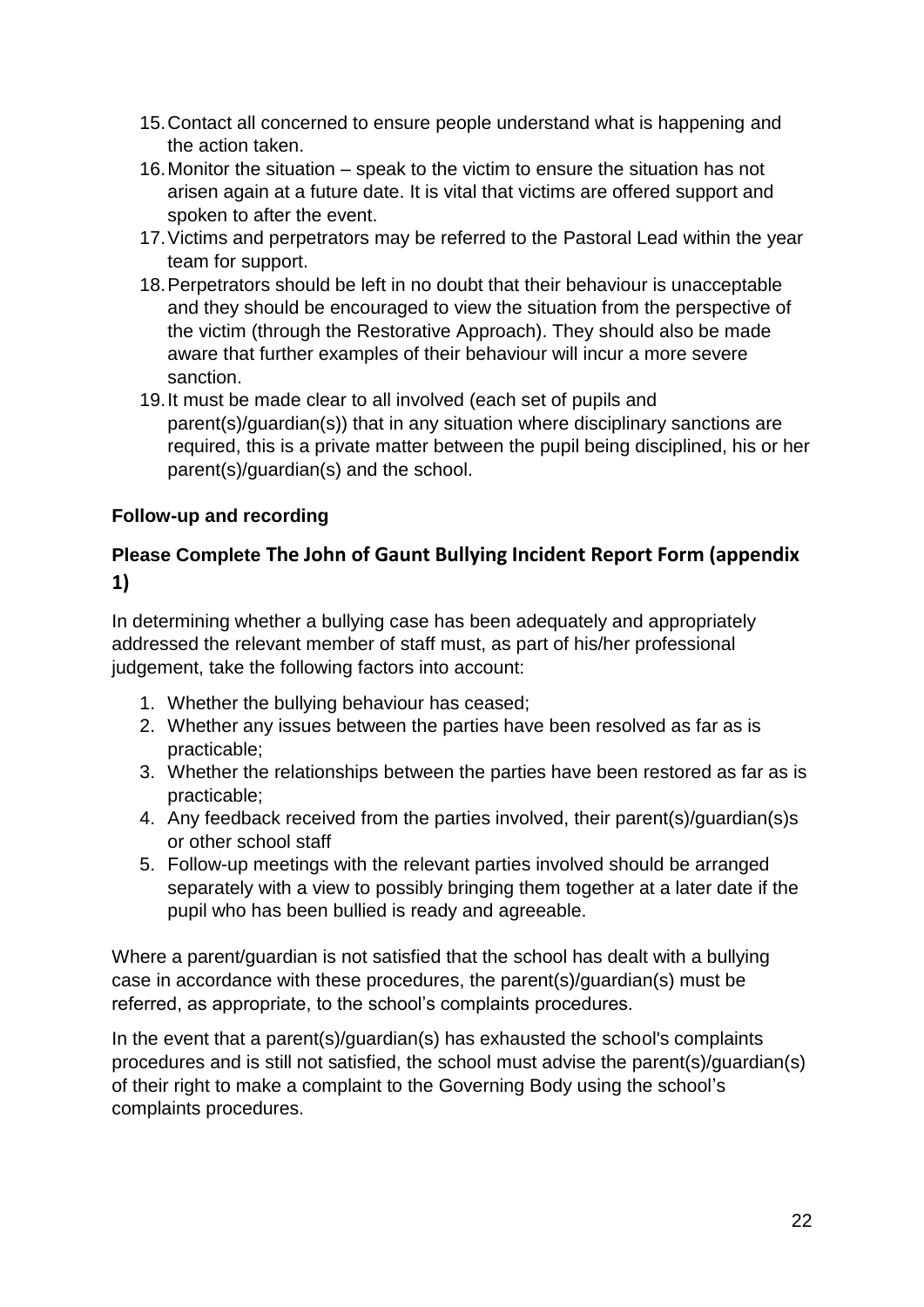Appendix 5A Page 1 of 3

## **Investigation into a hurtful or prejudice related incident or allegation of bullying**

**Completed by name and role:**

**Date:**

**Name and role of individual/s making the allegation e.g. pupil, parent/carer, member of staff**:

**Form of referral** e.g. verbal report, letter, e-mail, phone call, via JoG Care Online / Box:

Brief outline of details gathered to date:

Action taken to date: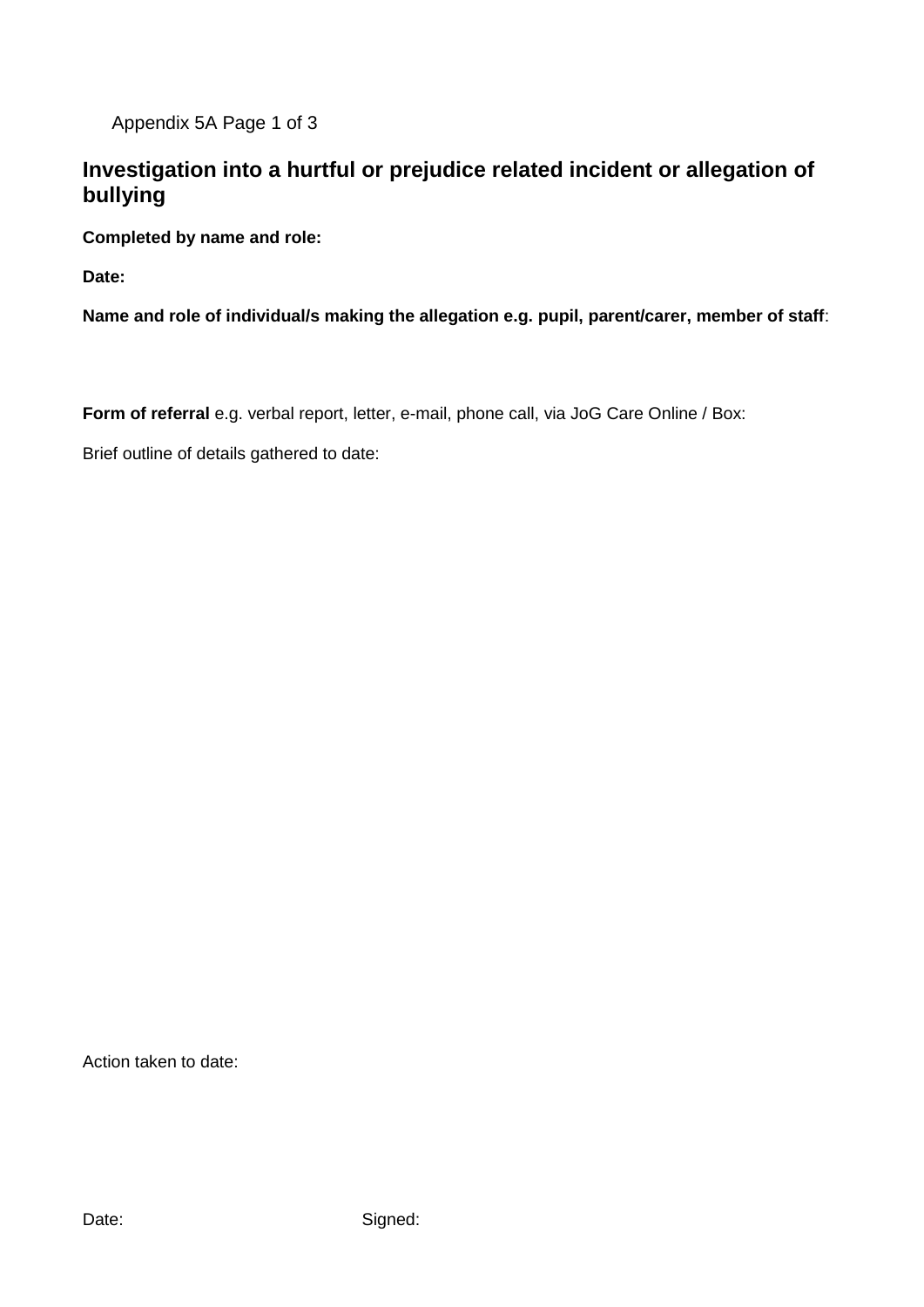Page 2 of 3

#### **Focus of Bullying/Harassment**

#### **Factors to help determine if incident constitutes bullying**

Incident **was** bullying (all 3 amber warnings confirmed)

- $\Box$  Hurt has been deliberately/knowingly caused (physically or emotionally)
- $\Box$  It is a repeated incident or experience e.g. multiple incidents, cyberbullying or the involvement of a group
- $\Box$  Involves an imbalance of power:
	- target feels s/he cannot defend her/himself, or
	- **•** perpetrator/s exploiting their power (size, age, popularity, social standing, abusive language, labelling /name-calling, etc.)

Incident **was not** bullying on this occasion because it was (please note action may still be required)

- $\Box$  the first hurtful incident between these children
- $\Box$  teasing/banter between friends without intention to cause hurt (should not happen again)
- $\Box$  falling out between friends after a quarrel, disagreement or misunderstanding
- $\Box$  conflict that got out of hand (should not happen again)
- $\Box$  activities that all parties have consented to and enjoyed (check for subtle coercion)
	- incident got out of hand
	- resulted in a parental concern

#### Other \_\_\_\_\_\_\_\_\_\_\_\_\_\_\_\_\_\_\_\_\_\_\_\_\_\_\_\_\_\_\_\_\_\_\_\_\_\_\_\_\_\_\_\_\_\_\_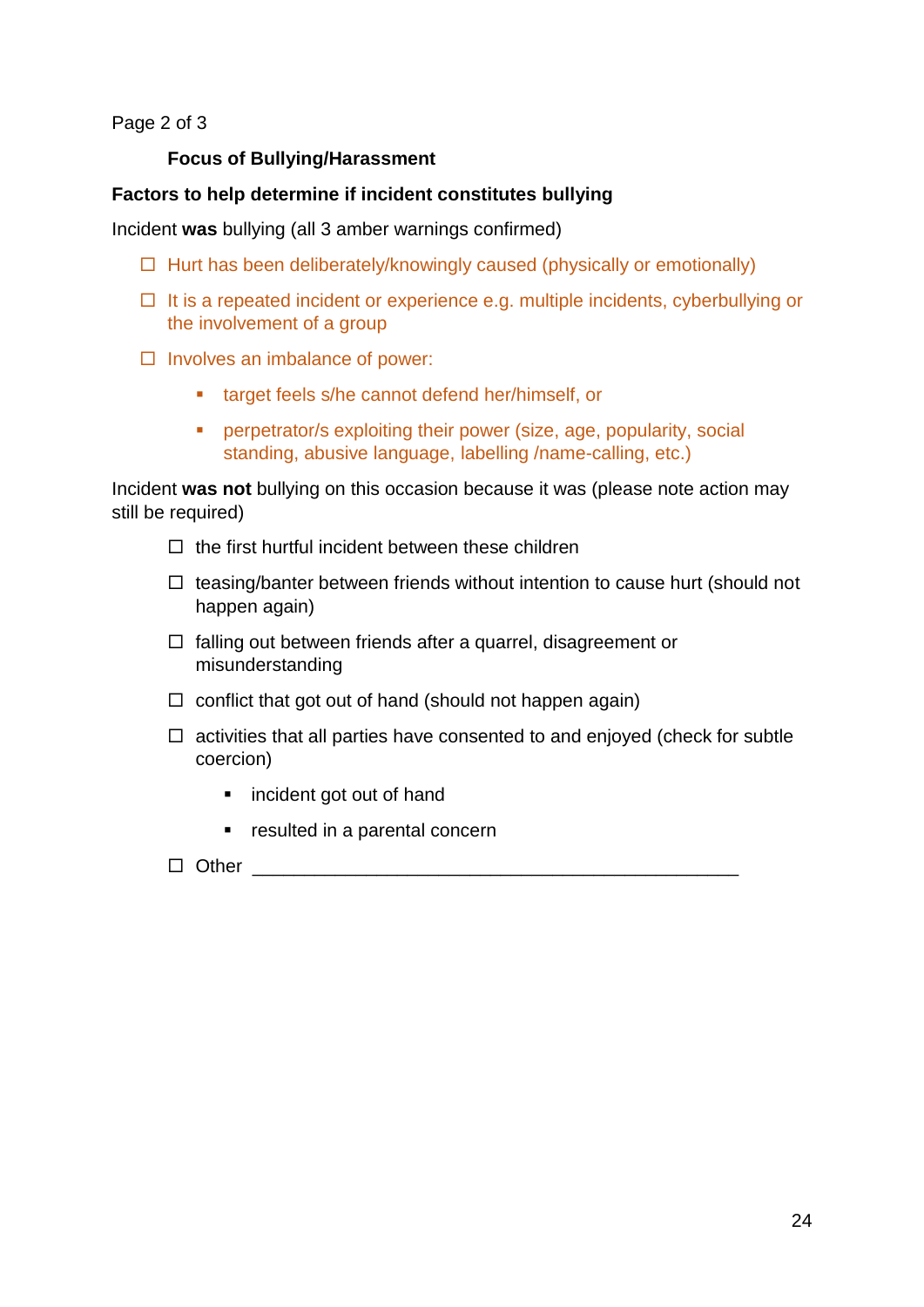#### Page 3 of 3

The definition of a prejudice related incident

**A prejudice related incident** is any incident which is perceived by the victim, or any other person, to be prejudiced towards an individual due to one or more of the protected characteristics of age, disability, faith, gender identity/reassignment, marriage and civil partnership status, pregnancy and maternity status, race, sex or sexual orientation.

#### **Resolution process agreed:**

## **Support and/or sanction for those causing hurt or offence:**

## **Support needed for the hurt party:**

#### **Focus of Bullying/Hurtful Behaviour**

Please tick all elements which apply in your understanding of the incident(s) and record specific language:

|                                        | Definitely applies | Possibly applies |
|----------------------------------------|--------------------|------------------|
| Age/ Maturity                          |                    |                  |
| Appearance                             |                    |                  |
| Size/weight                            |                    |                  |
| Class/Socio-economic                   |                    |                  |
| Family circumstance (e.g. caring role) |                    |                  |
| <b>Ethnicity/Race</b>                  |                    |                  |
| Religion/Belief/faith                  |                    |                  |
| Gender                                 |                    |                  |
| <b>Transphobia/Gender identity</b>     |                    |                  |
| Homophobia/sexuality                   |                    |                  |
| Sexualised                             |                    |                  |
| <b>SEN and Disability</b>              |                    |                  |
| Ability/application                    |                    |                  |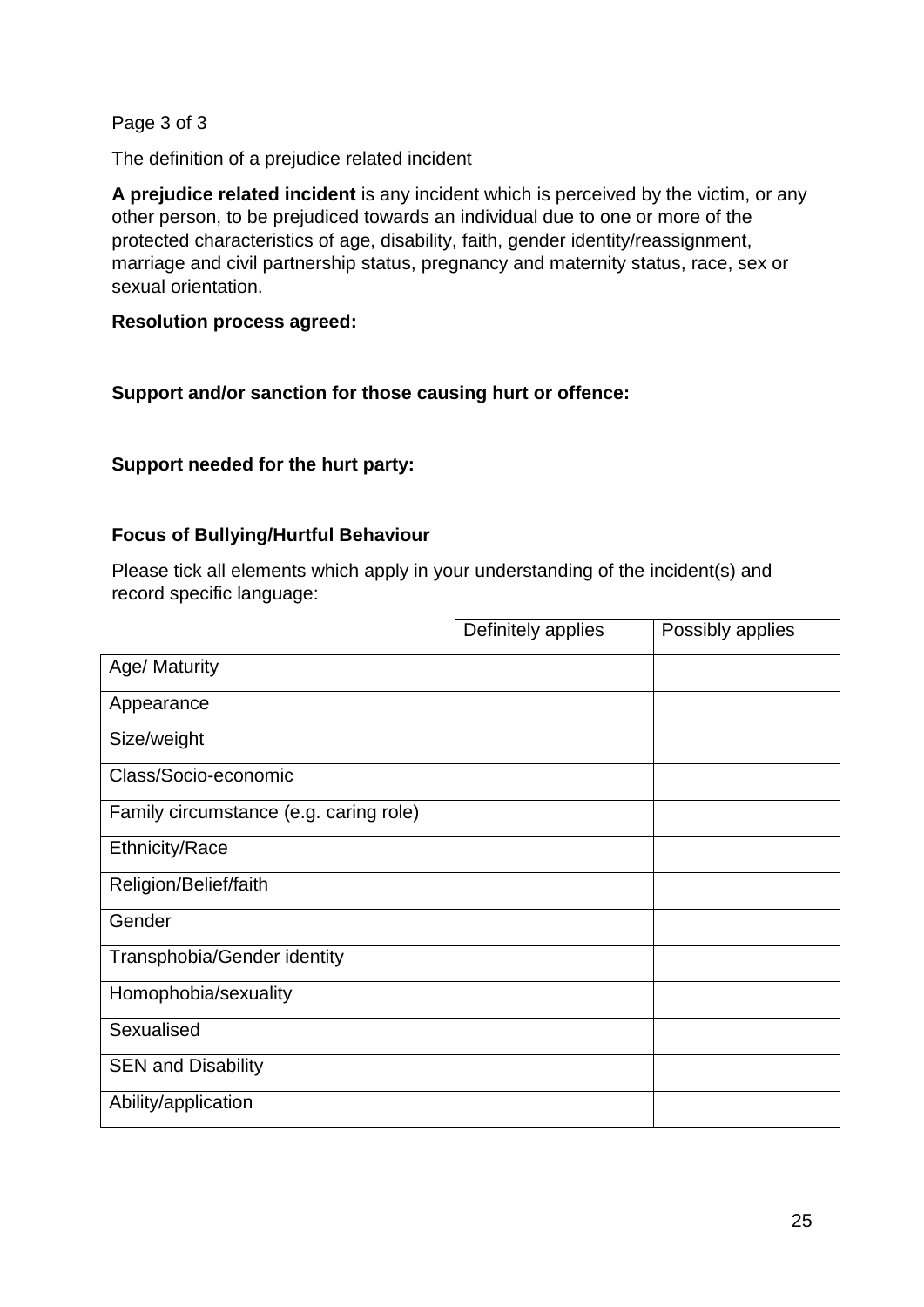## Appendix 6

## **Resources for students**

# **Helplines**

- **[ChildLine:](http://www.childline.org.uk/)** ChildLine is the UK's free, confidential helpline for children and young people. They offer advice and support, by phone and online, 24 hours a day. Whenever and wherever you need them, they'll be there. Call 0800 1111. They have a designated page for bullying issues that includes a new video about building up your confidence after bullying.
- **[Direct Gov:](http://www.direct.gov.uk/en/YoungPeople/HealthAndRelationships/Bullying/index.htm)** Information for young people on cyberbullying, bullying on social networks, Internet and email bullying, bullying on mobile phones, bullying at school, what to do about bullying, and information and advice for people who are bullying others and want to stop.
- **[EACH :](http://each.education/homophobic-transphobic-helpline)** EACH has a freephone Helpline for children experiencing homophobic, biphobic or transphobic bullying or harassment: 0808 1000 143. It's open Monday to Friday 10am-5pm.
- **[Victim Support:](https://www.victimsupport.org.uk/more-us/why-choose-us/specialist-services/children-and-young-people)** They offer support to young people affected by crime. Their Children and Young People's (CYP) Service also deals with cases of bullying; offering advice and working with professionals to ensure young people get the support they need. You can call their Supportline for free on 08 08 16 89 111.



## **Websites**

The websites below have lots of information and advice for anyone who has experienced bullying.

- The Child Exploitation and Online Protection Centre (CEOP) maintains a website for children and young people, and parents and carers about staying safe online: **[Think U Know](https://www.thinkuknow.co.uk/)**
- Childline: **[information about bullying](http://www.bullying.co.uk/index.php/young-people/advice/introduction-to-bullying.html)**
- Kidscape: **[information for young people](https://www.kidscape.org.uk/advice/advice-for-young-people/dealing-with-bullying/)**
- Anti-Bullying Alliance: A website with tools and resources to support students, school staff and families deal with issues related to bullying **https://www.anti-bullyingalliance.org.uk/**